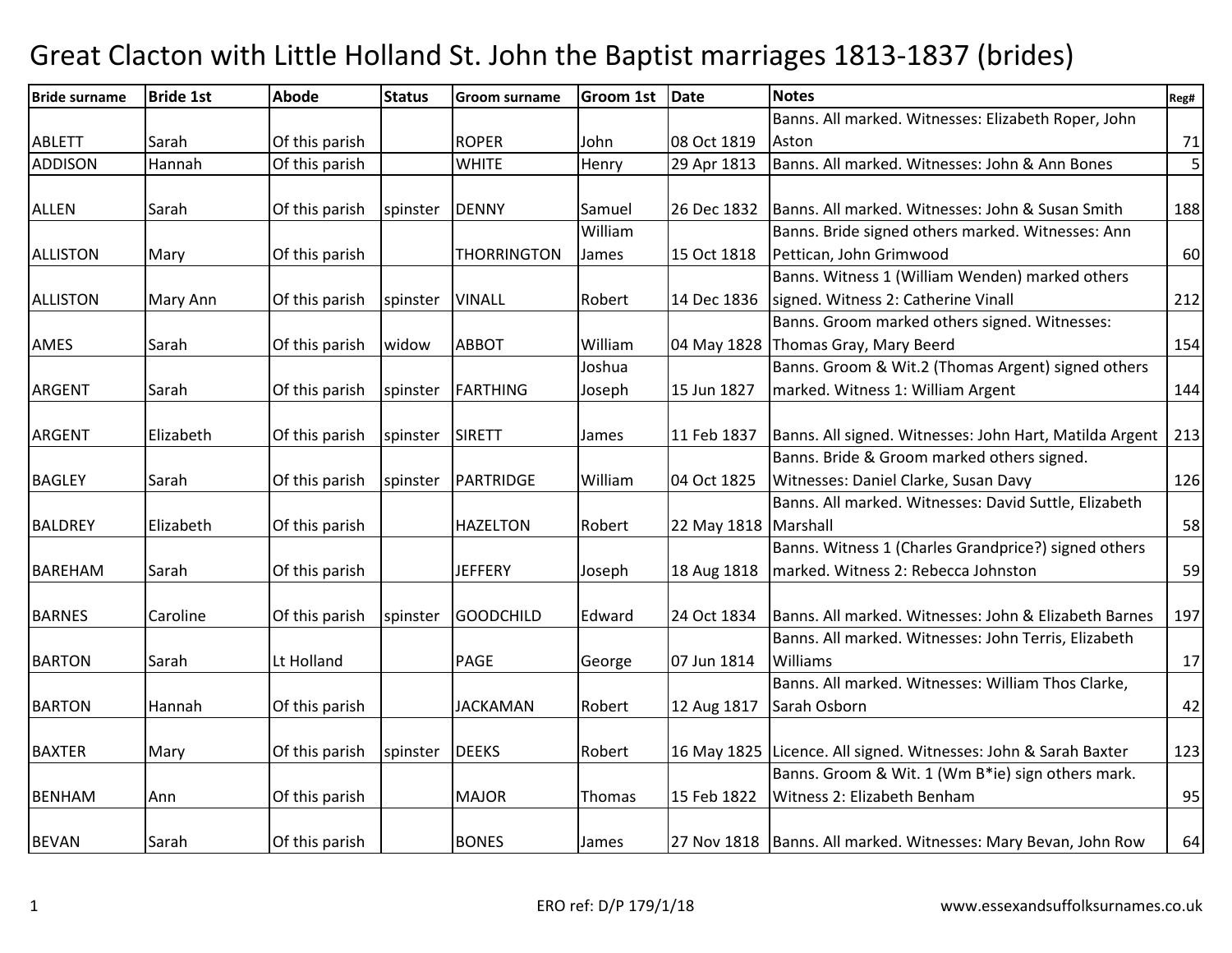| <b>Bride surname</b> | <b>Bride 1st</b> | <b>Abode</b>   | <b>Status</b> | <b>Groom surname</b> | <b>Groom 1st</b> | Date        | <b>Notes</b>                                           | Reg# |
|----------------------|------------------|----------------|---------------|----------------------|------------------|-------------|--------------------------------------------------------|------|
|                      |                  |                |               |                      |                  |             | Banns. Bride & Wit 2 (Sarah Bines) signed others       |      |
| <b>BINES</b>         | Susanna          | Of this parish | spinster      | <b>MANN</b>          | John             | 09 Jan 1824 | marked. Witness 1: John Saunders                       | 111  |
|                      |                  |                |               |                      |                  |             | Banns. Witness 2 (Mary Farrington) marked others       |      |
| <b>BINES</b>         | Sarah            | Of this parish | spinster      | <b>FARRINGTON</b>    | Thomas           | 27 Dec 1824 | signed. Witness 1: Richd Hammond                       | 119  |
|                      |                  |                |               |                      |                  |             |                                                        |      |
| <b>BIRD</b>          | Susan            | Of this parish |               | <b>BURGESS</b>       | William          | 14 Mar 1815 | Banns. All signed. Witnesses: Willm Leech?, Sarah Bird | 24   |
|                      |                  |                |               |                      |                  |             | Banns. Bride & Groom signed others marked.             |      |
| <b>BISHOP</b>        | Elizabeth        | Of this parish | spinster      | <b>WINK</b>          | Joseph           | 23 Feb 1830 | Witnesses: John Morris, Harriet Morris                 | 166  |
|                      |                  |                |               |                      |                  |             | Banns. Bride & Groom marked others signed.             |      |
| <b>BLACKBIRD</b>     | Mary             | Lt Holland     | widow         | <b>BINES</b>         | John             | 26 Sep 1831 | Witnesses: G* & Phillis Blunden                        | 177  |
|                      |                  |                |               |                      |                  |             | Banns. All marked. Witnesses: James Stevens, Lucy      |      |
| <b>BLACKBIRD</b>     | Susan            | Of this parish | spinster      | <b>PARR</b>          | Richard          | 18 Sep 1835 | Blackbird                                              | 202  |
|                      |                  |                |               |                      |                  |             | Banns. Witness 1 (Samuel Breem) signed others          |      |
| <b>BLOMFIELD</b>     | Sophia           | Of this parish | spinster      | SERGEANT             | John             | 13 Jul 1827 | marked. Witness 2: Susan Blomfield                     | 145  |
|                      |                  |                |               |                      |                  |             | Banns. Witness 2 (Betsy Fairbrother) signed others     |      |
| <b>BLOOMFIELD</b>    | Elizabeth        | Of this parish |               | <b>GOLDING</b>       | James            | 16 Dec 1821 | marked. Witness 1: Robert Davy                         | 92   |
|                      |                  |                |               |                      | Joseph           |             | Banns. Bride & Groom marked. Others signed.            |      |
| <b>BLOOMFIELD</b>    | Charlotte        | Of this parish | spinster      | [KR] ENSY            | Sadler           | 03 Aug 1823 | Witnesses: Edmund Brooks, Lucy Bishop                  | 107  |
|                      |                  |                |               |                      |                  |             | Banns. All marked. Witnesses: Edward Boggis, Elizabeth |      |
| <b>BOGGIS</b>        | Ann              | Of this parish | spinster      | <b>ABLETT</b>        | Samuel           | 19 Jul 1828 | Markham                                                | 159  |
|                      |                  |                |               |                      |                  |             | Banns. All marked. Witnesses: Benjamin & Mary          |      |
| <b>BRADLEY</b>       | Elizabeth        | Of this parish | spinster      | <b>BAREHAM</b>       | Charles          | 22 Apr 1826 | Sherman                                                | 134  |
|                      |                  |                |               |                      |                  |             | Banns. Groom & Wit.1 (Rebecca Johnston) signed         |      |
| <b>BRETT</b>         | Sarah            | Of this parish |               | LAWRENCE             | William          | 05 Dec 1817 | others marked. Witness 2: John Cook                    | 53   |
|                      |                  |                |               |                      |                  |             | Banns. Wit. 1 (Edward Brooks) signed others marked.    |      |
| <b>BROOKS</b>        | Martha           | Of this parish |               | <b>DOVE</b>          | Anthony          | 05 Nov 1813 | Witness 2: Sarah Harris                                | 12   |
|                      |                  |                |               |                      |                  |             | Licence. Bride marked others signed. Witnesses: Joseph |      |
| <b>BROOKS</b>        | Hannah           | Of this parish | spinster      | <b>BROOKER</b>       | Samuel           | 03 Sep 1834 | Halls Bare, Hannah Howard                              | 196  |
|                      |                  |                |               |                      |                  |             | Banns. Bride & Groom marked others signed.             |      |
| <b>BURNHAM</b>       | Elizabeth        | Of this parish | spinster      | <b>WILTSHIRE</b>     | <b>Charles</b>   | 18 Nov 1824 | Witnesses: Jos Burnham, Sarah Sadler                   | 118  |
|                      |                  |                |               |                      |                  |             | Banns. Witness 1 (James Watsham) signed others         |      |
| <b>CARRIAGE</b>      | Elizabeth        | Of this parish | spinster      | <b>MANN</b>          | Philip           | 16 Jan 1829 | marked. Witness 2: Susan Watsham                       | 161  |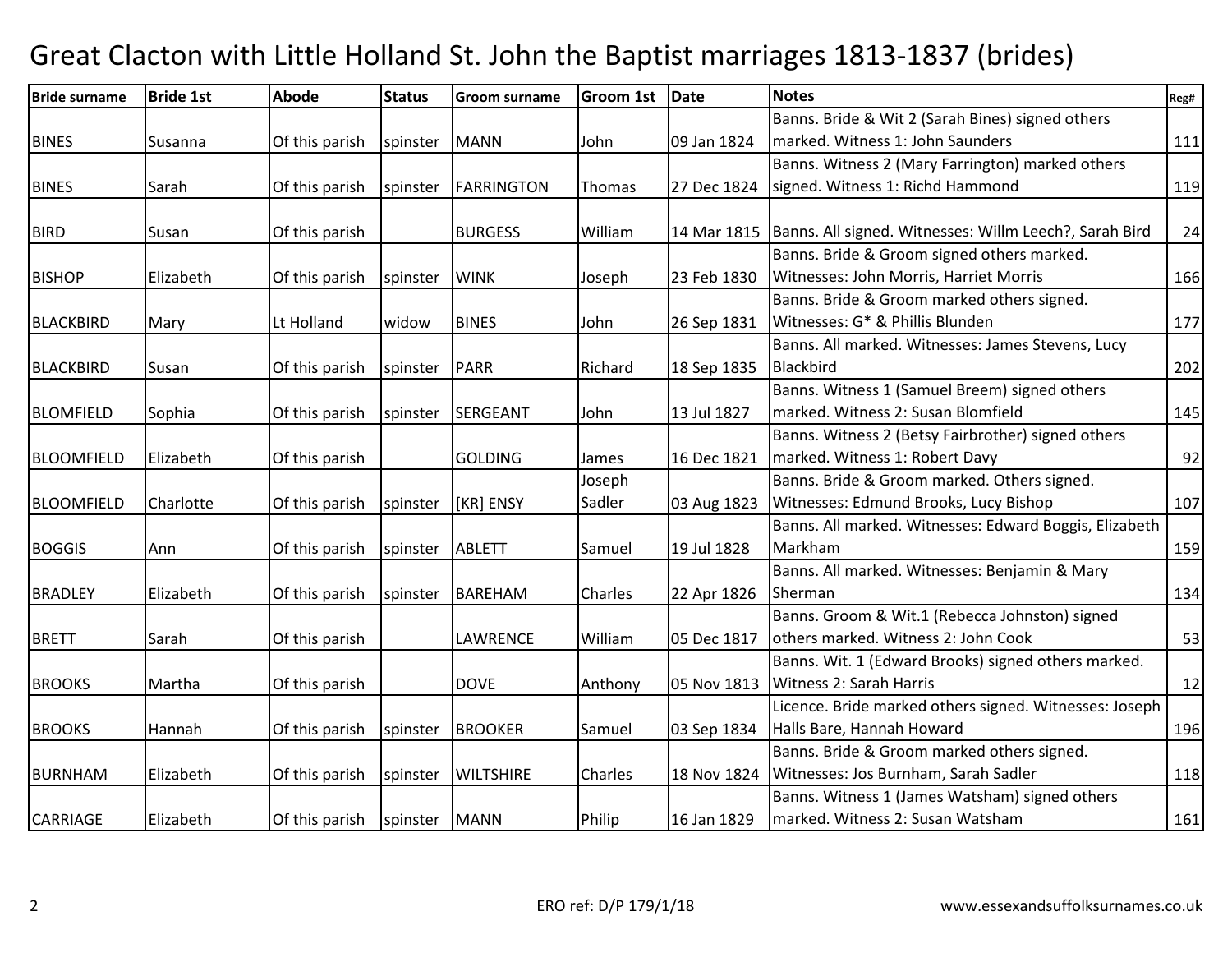| <b>Bride surname</b> | <b>Bride 1st</b> | <b>Abode</b>   | <b>Status</b> | <b>Groom surname</b> | <b>Groom 1st</b> | <b>Date</b>      | <b>Notes</b>                                                      | Reg# |
|----------------------|------------------|----------------|---------------|----------------------|------------------|------------------|-------------------------------------------------------------------|------|
|                      |                  |                |               |                      |                  |                  | Banns. Groom & Wit. 1 (Robt Carter) signed others                 |      |
| <b>CARTER</b>        | Ruth             | Of this parish |               | <b>CLARK</b>         | Benjamin         | 13 Nov 1818      | marked. Witness 2: Elizabeth Harris                               | 63   |
|                      |                  |                |               |                      |                  |                  |                                                                   |      |
| <b>CARTER</b>        | Sarah            | Of this parish | widow         | <b>BENNETT</b>       | John             | 17 Nov 1832      | Banns. All marked. Witnesses: Samuel & Charlotte Cross 186        |      |
|                      |                  |                |               |                      |                  |                  | Banns. Witness 1 (George Wariner) signed others                   |      |
| <b>CASON</b>         | Sarah            | Of this parish | spinster      | <b>GRIMWOOD</b>      | John             | 10 Aug 1821      | marked. Witness 2: James Grimwood                                 | 86   |
|                      |                  |                |               |                      |                  |                  | Banns. Groom & wit 1 (Thos Clements) signed others                |      |
| <b>CLARKE</b>        | Maria            | Of this parish |               | <b>SUDBURY</b>       | William          | 03 Oct 1813      | marked. Witness 2: Ann Saunders                                   | 11   |
|                      |                  |                |               |                      |                  |                  | Banns. Bride & Groom marked, witnesses (Daniel Curtis,            |      |
| <b>CLARKE</b>        | Lucy             | Of this parish |               | <b>CURTIS</b>        | Thomas           | 08 Oct 1815      | Susannah Cole) marked.                                            | 27   |
|                      |                  |                |               |                      |                  |                  | Banns. All signed. Witnesses: Joseph Sadler, Elizabeth            |      |
| <b>CLARKE</b>        | Mary             | Of this parish |               | <b>MOSS</b>          | George           | 01 Jan 1818      | Wilson                                                            | 56   |
|                      |                  |                |               |                      |                  |                  | Banns. Groom Jun. & Witness 1 (William Clarke) signed             |      |
| <b>CLARKE</b>        | Lucy Mash        | Of this parish | spinster      | <b>COCK</b>          | George           | 29 Jun 1825      | others marked. Witness 2: Eliz Clarke                             | 124  |
|                      |                  |                |               |                      |                  |                  |                                                                   |      |
| <b>CLARKE</b>        | Elizabeth        | Of this parish | spinster      | EDE                  | William          | 31 Aug 1829      | Banns. All signed. Witnesses: *m Sadler, Ma* Sadler               | 163  |
|                      |                  |                |               |                      |                  |                  | Banns. Bride marked others signed. Witnesses: Wm                  |      |
| <b>COCK</b>          | Mary Elizabeth   | Of this parish |               | <b>DAWSON</b>        | John Tyrel       | 25 Dec 1817      | Shore, Maria Martin                                               | 55   |
|                      |                  |                |               |                      |                  |                  | Banns. Groom & Wit.1 (George Cock) signed others                  |      |
| <b>COCK</b>          | Caroline         | Of this parish |               | <b>SHORE</b>         | William          | 11 Jan 1819      | marked. Witness 2: Ann Cock                                       | 65   |
|                      |                  |                |               |                      | James            |                  | Banns. Groom & Wit. 1 (George Cock) signed others                 |      |
| COCK                 | Ann              | Of this parish | spinster      | <b>WATSON</b>        | Hewit            | 10 Nov 1825      | marked. Witness 2: Lucy Cock                                      | 127  |
|                      |                  |                |               |                      |                  |                  |                                                                   |      |
| <b>COLE</b>          | Susanna          | Lt Holland     |               | <b>HUNT</b>          | Robert           | 21 Oct 1821      | Banns. All signed. Witnesses: James & Mary Gatiter                | 89   |
|                      |                  |                |               |                      |                  |                  |                                                                   |      |
| <b>COLE</b>          | Mary             | Of this parish |               | <b>SADLER</b>        | Joseph           |                  | 13 May 1822   Banns. All signed. Witnesses: John Rees, Mary *ragg | 97   |
|                      |                  |                |               |                      | Benjamin         |                  | Banns. Groom signed others marked. Witnesses: John                |      |
| <b>COOK</b>          | Susan            | Of this parish | spinster      | <b>HACKHALL</b>      | Gardener         | 02 Oct 1821      | Bines, Lucy Hackshall                                             | 87   |
|                      |                  |                |               |                      |                  |                  | Banns. Wit. 2 (Mary Freeman) signed others marked.                |      |
| <b>COOK</b>          | Lucy             | Of this parish |               | <b>BLOOMFIELD</b>    | William          | 04 Nov 1821      | Witness 1: Daniel Bloomfield                                      | 90   |
|                      |                  |                |               |                      | Johnathan        |                  | Banns. All marked. Witnesses: George Gardener, Sarah              |      |
| <b>CORBELL</b>       | Maria            | Of this parish |               | <b>WHIP</b>          | Haste            | 28 Mar 1817 Whip |                                                                   | 37   |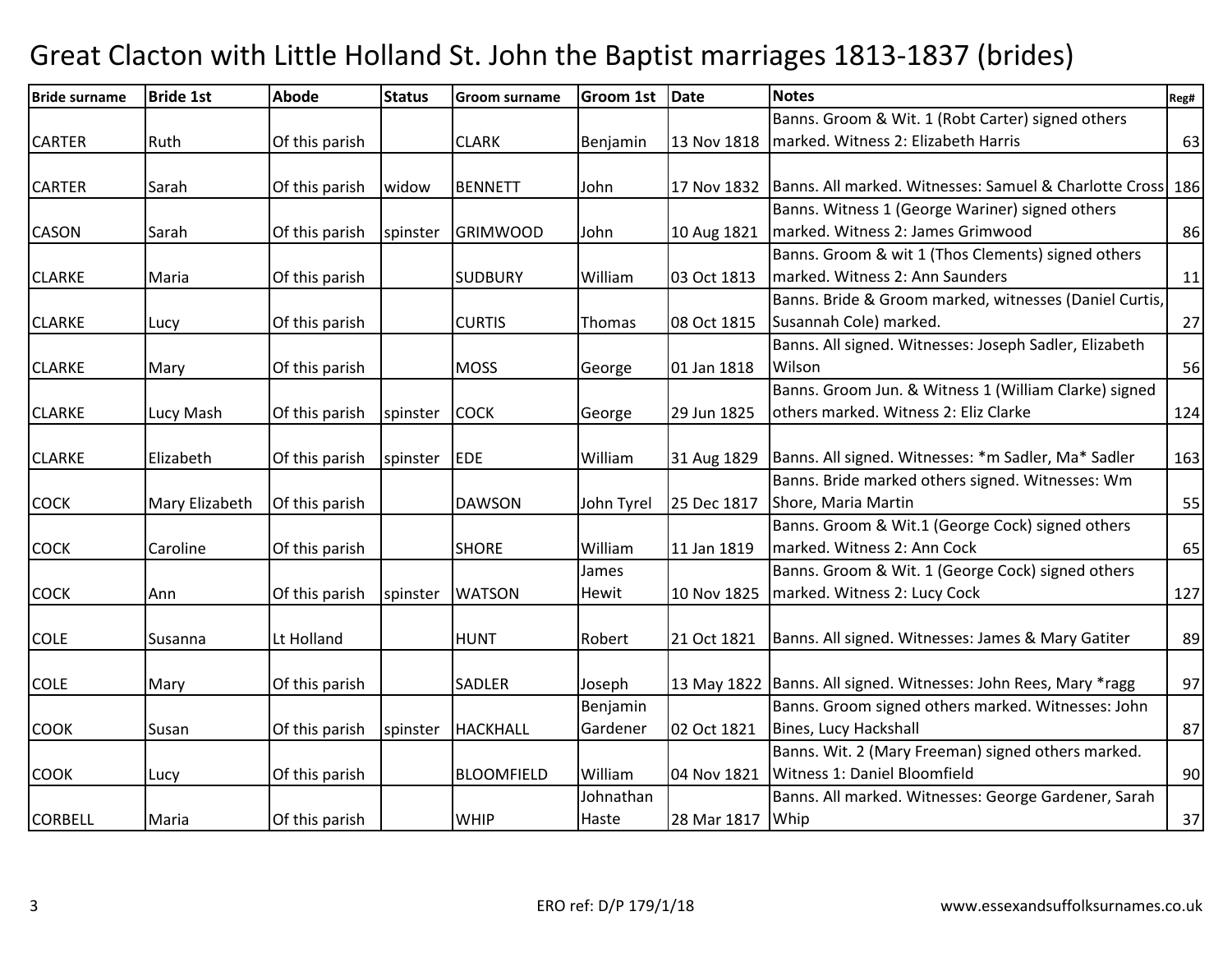| <b>Bride surname</b> | <b>Bride 1st</b> | <b>Abode</b>   | <b>Status</b> | <b>Groom surname</b> | <b>Groom 1st</b> | <b>Date</b>         | <b>Notes</b>                                                     | Reg#           |
|----------------------|------------------|----------------|---------------|----------------------|------------------|---------------------|------------------------------------------------------------------|----------------|
|                      |                  |                |               |                      |                  |                     | Banns. Witness 2 (Eliza Day) signed others marked.               |                |
| <b>CORBOLD</b>       | Sarah            | Of this parish | spinster      | <b>ROWLAND</b>       | John             | 25 Nov 1825         | Witness 1: Jan* Corbold                                          | 129            |
|                      |                  |                |               |                      |                  |                     |                                                                  |                |
| <b>CORBOLD</b>       | Martha           | Of this parish | spinster      | <b>WENT</b>          | Thomas           | 17 Oct 1830         | Banns. All marked. Witnesses: John Went, Maria Linsel            | 173            |
|                      |                  |                |               |                      |                  |                     | Banns. Groom & Wit.2 (Sarah Willsher) signed others              |                |
| <b>CORNELIUS</b>     | Mary Ann         | Of this parish |               | <b>COVENEY</b>       | John             | 23 Mar 1819         | marked. Witness 1: John Bates                                    | 66             |
|                      |                  |                |               |                      |                  |                     | Banns. Witness 1 (George Cole) signed others marked.             |                |
| <b>CORTON</b>        | Elizabeth        | Of this parish |               | <b>SHARMAN</b>       | William          | 03 Oct 1817         | Witness 2: Elizabeth Southgate                                   | 45             |
|                      |                  |                |               |                      |                  |                     |                                                                  |                |
| <b>CROSS</b>         | Elizabeth        | Lt Holland     |               | <b>WAPLING</b>       | John             | 20 Dec 1826         | Banns. All marked. Witnesses: John Smith, Maria Austin   141     |                |
|                      |                  |                |               |                      |                  |                     | Banns. All marked. Witnesses: Samuel Ablett, Ann                 |                |
| <b>CROSS</b>         | Mary             | Of this parish | spinster      | <b>ROUSE</b>         | Joseph           | 22 Mar 1828         | Boghurst                                                         | 153            |
|                      |                  |                |               |                      |                  |                     |                                                                  |                |
| <b>CROSS</b>         | Hannah           | Of this parish | spinster      | <b>BLUNDEN</b>       | John             | 30 Sep 1829         | Banns. All marked. Witnesses: James Cook, Anne Cross             | 164            |
|                      |                  |                |               |                      |                  |                     | Banns. Groom signed others marked. Witnesses: John &             |                |
| <b>CROSS</b>         | Ann              | Of this parish | spinster      | <b>BURRELL</b>       | Richard          | 19 Mar 1833         | Hannah Blunden                                                   | 189            |
|                      |                  |                |               |                      |                  |                     | Banns. All marked. Witnesses: Thomas Curtis, Mary                |                |
| <b>CURTIS</b>        | Sarah            | Of this parish |               | <b>ALLEN</b>         | Samuel           | 18 Sep 1813         | Popplewell                                                       | $\overline{9}$ |
|                      |                  |                |               |                      |                  |                     | Groom Master Mariner & Wit 1 (Jess Cole)                         |                |
| <b>CURTIS</b>        | Ann              | Of this parish |               | <b>BYRON</b>         | Robert           | 25 Jul 1821         | signed, others marked. Witness 2: Susan Curtis                   | 85             |
|                      |                  |                |               |                      |                  |                     | Banns. All signed. Witnesses: James Pells, R                     |                |
| <b>DAVEY</b>         | Susannah         | Of this parish | spinster      | <b>CLARKE</b>        | Daniel           | 30 Jul 1826         | Edinborough                                                      | 137            |
|                      |                  |                |               |                      | Thomas           |                     | Banns. Groom & Wit.1 (Isaac Brundell) signed others              |                |
| <b>DAVY</b>          | Jemima           | Of this parish | widow         | <b>JOY</b>           | Jonah            | 30 Jul 1827         | marked. Witness 2: Susannah Brundell                             | 146            |
|                      |                  |                |               |                      |                  |                     | Banns. Bride & Wit. 1 (John Rowland) signed others               |                |
| <b>DAY</b>           | Eliza            | Of this parish | spinster      | <b>CORBLE</b>        | John             | 21 Jul 1826         | marked. Witness 2: Sarah Rowland                                 | 136            |
|                      |                  |                |               |                      |                  |                     | Licence. All signed. Witnesses: John Keeling, Ann Elizh          |                |
| <b>DEAN</b>          | Anne             | Of this parish |               | <b>MASON</b>         | Maurice          | 08 May 1815 Sherman |                                                                  | 26             |
|                      |                  |                |               |                      |                  |                     | Banns. Groom signed others marked. Witnesses: James              |                |
| <b>DENNY</b>         | Hannah           | Of this parish | spinster      | PYMAN                | John             | 12 Feb 1837         | Pells, Susan Clark                                               | 215            |
|                      |                  |                |               |                      |                  |                     |                                                                  |                |
| <b>DOVE</b>          | Susan            | Of this parish |               | MANNINGTON           | Joseph           |                     | 11 Aug 1816   Banns. All marked. Witnesses: Thomas & Phoebe Dove | 33             |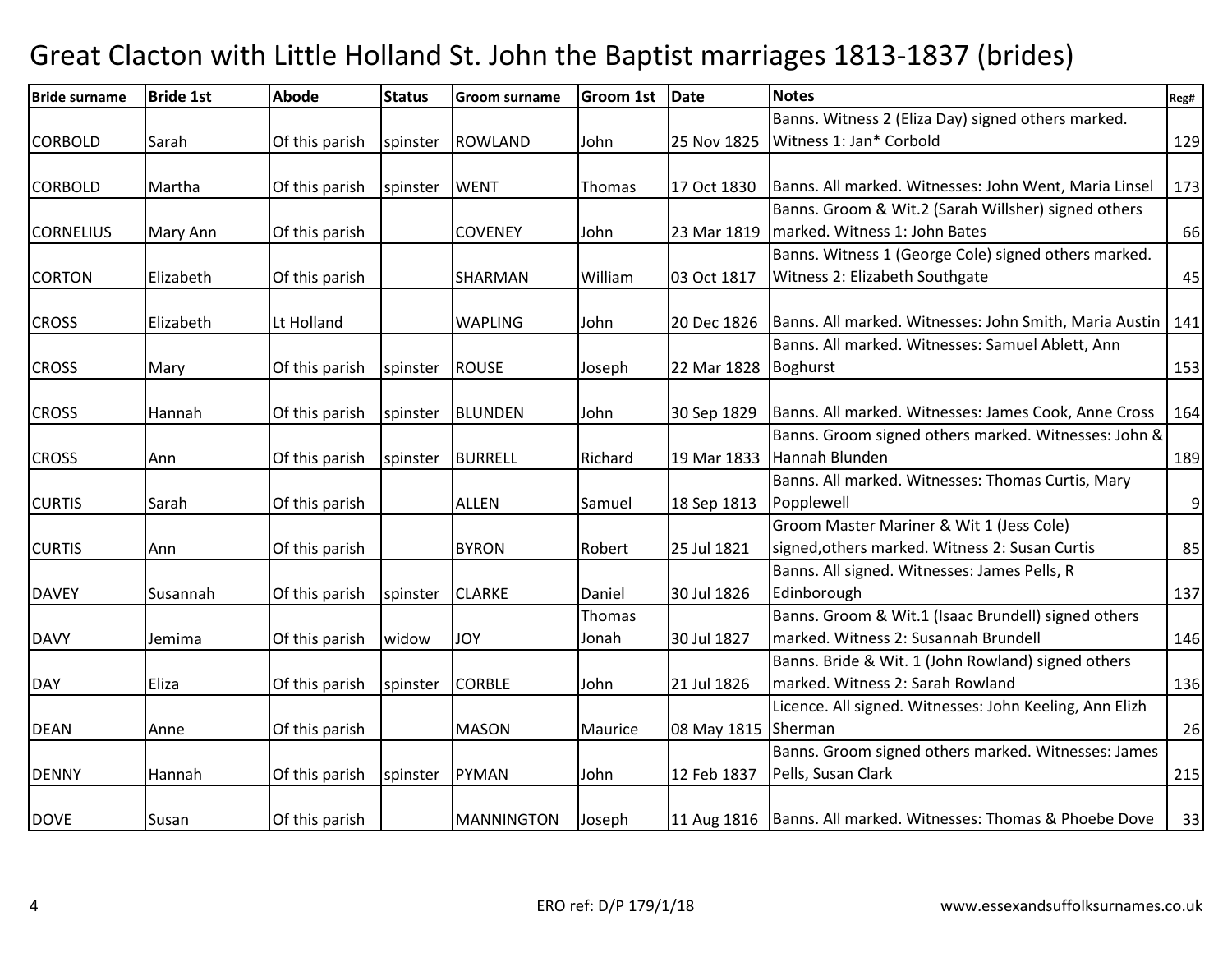| <b>Bride surname</b> | <b>Bride 1st</b> | <b>Abode</b>   | <b>Status</b> | <b>Groom surname</b> | Groom 1st | Date        | <b>Notes</b>                                            | Reg# |
|----------------------|------------------|----------------|---------------|----------------------|-----------|-------------|---------------------------------------------------------|------|
|                      |                  |                |               |                      |           |             | Banns. All marked. Witnesses: Abraham Newman,           |      |
| <b>DOVE</b>          | Martha           | Of this parish | spinster      | <b>CLEMENTS</b>      | Edward    | 01 Jul 1828 | <b>Hannah Clements</b>                                  | 158  |
|                      |                  |                |               |                      |           |             | Banns. All signed. Witnesses: Ephriam Hand, Matilda     |      |
| <b>DRAPER</b>        | Elizabeth        | Of this parish | spinster      | <b>WILSON</b>        | John      | 08 Jan 1836 | Sadler                                                  | 206  |
|                      |                  |                |               |                      |           |             | Banns. All signed except Bride. Witnesses: James &      |      |
| <b>EADE</b>          | Martha           | Of this parish |               | <b>LUNNEN</b>        | James     | 10 Apr 1814 | Sarah Letch                                             | 16   |
|                      |                  |                |               |                      |           |             | Licence. Groom & wit 2 (Mary Gosling) marked others     |      |
| <b>EADE</b>          | Hannah Louise    | Of this parish |               | <b>NUNN</b>          | Thomas    | 19 Jan 1816 | signed. Witness 1: John Hills                           | 31   |
|                      |                  |                |               |                      |           |             | Banns. All marked. Witnesses: William Cook, Elizabeth   |      |
| <b>EARTHY</b>        | Elizabeth        | Of this parish |               | <b>BISHOP</b>        | John      | 31 Jul 1814 | Roberts                                                 | 19   |
|                      |                  |                |               |                      |           |             | Banns. Bride signed others marked. Witnesses: John      |      |
| <b>EDINBURGH</b>     | Rachel           | Of this parish | widow         | <b>DEATH</b>         | Thomas    | 08 May 1827 | *sling, Mary Anna Clark?                                | 143  |
|                      |                  |                |               |                      |           |             | Banns. All marked. Witnesses: Phoebe Graham, Samuel     |      |
| <b>ELRIDGE</b>       | Susanna          | Of this parish |               | <b>CARRINGTON</b>    | Joseph    | 13 Oct 1819 | Carrington                                              | 72   |
|                      |                  |                |               |                      |           |             | Banns. All marked. Witnesses: Samuel & Susannah         |      |
| <b>FAIERS</b>        | Maria            | Of this parish | spinster      | <b>HARVEY</b>        | Thomas    | 01 Jul 1833 | Webb                                                    | 190  |
|                      |                  |                |               |                      |           |             | Banns. Witness 1 (Joseph Wink) signed others marked.    |      |
| <b>FAIRBROTHER</b>   | Mary Ann         | Of this parish | spinster      | <b>PETTICAN</b>      | John      | 04 Jan 1828 | Witness 2: Martha Keeble                                | 150  |
|                      |                  |                |               |                      |           |             | Banns. All marked. Witnesses: John Grimwood,            |      |
| FARTHING             | Maria            | Of this parish |               | <b>GRIMWOOD</b>      | James     | 08 Aug 1817 | Elizabeth Roper                                         | 41   |
|                      |                  |                |               |                      |           |             |                                                         |      |
| <b>FARTHING</b>      | Martha           | Of this parish | spinster      | <b>RATTLE</b>        | Stephen   | 25 Jul 1825 | Banns. All marked. Witnesses: Joseph & Maria Farthing   | 125  |
|                      |                  |                |               |                      |           |             | Banns. Bride & Wit 2 (Sarah Baxter) signed others       |      |
| <b>FARTHING</b>      | Lydia            | Of this parish | spinster      | <b>COTTEN</b>        | John      |             | 28 May 1828   marked. Witness 1: Robert Deeks           | 155  |
|                      |                  |                |               |                      |           |             | Banns. Bride & Groom signed others marked.              |      |
| <b>FLEGG</b>         | Maria            | Of this parish | spinster      | <b>HATCH</b>         | William   | 11 Feb 1837 | Witnesses: Joseph Smith, Hannah Flegg                   | 214  |
|                      |                  |                |               |                      |           |             | Banns. Bride & Wit. 2 (John Neal) signed others marked. |      |
| <b>FREEMAN</b>       | Mary             | Of this parish | spinster      | <b>BLOOMFIELD</b>    | Daniel    | 10 Dec 1822 | Witness 1: Hannah Bloomfield                            | 101  |
|                      |                  |                |               |                      |           |             | Banns. Bride signed others marked. Witnesses: George    |      |
| <b>FROST</b>         | Mary Ann         | Of this parish | spinster      | GARROD               | George    | 23 Jun 1832 | Carter, Sarah Frost                                     | 183  |
|                      |                  |                |               |                      |           |             | Banns. All marked. Witnesses: Daniel Gardiner, Mary     |      |
| <b>GARDINER</b>      | <b>Betsy</b>     | Of this parish |               | spinster   MARKHAM   | Thomas    | 24 Jan 1825 | <b>Clements</b>                                         | 120  |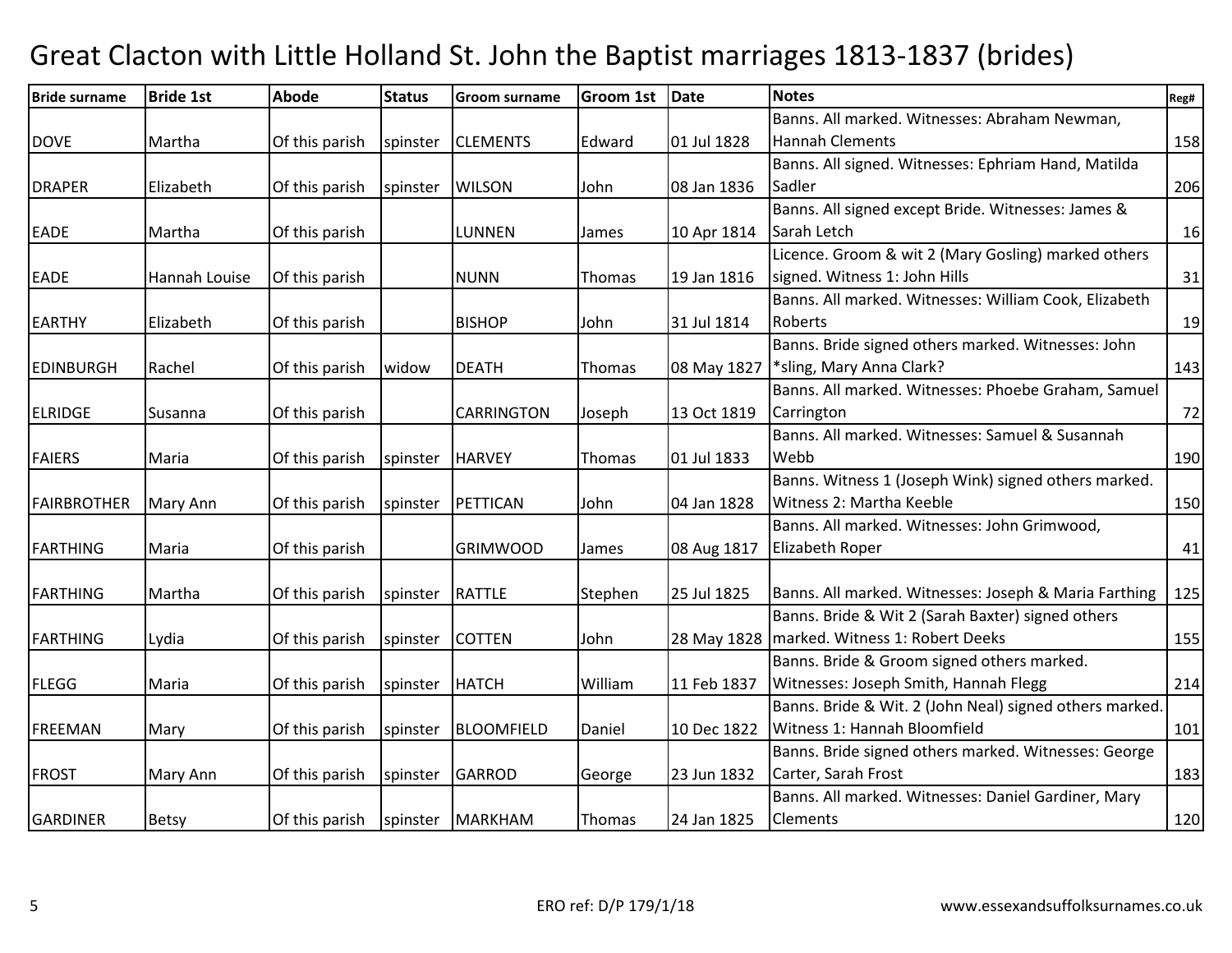| <b>Bride surname</b> | <b>Bride 1st</b> | <b>Abode</b>   | <b>Status</b> | <b>Groom surname</b> | <b>Groom 1st</b> | Date        | <b>Notes</b>                                            | Reg#        |
|----------------------|------------------|----------------|---------------|----------------------|------------------|-------------|---------------------------------------------------------|-------------|
|                      |                  |                |               |                      |                  |             | Banns. All marked. Witnesses: James Grimwood, Sarah     |             |
| <b>GARRAD</b>        | Hannah           | Of this parish |               | <b>GOFFE</b>         | William          | 16 Apr 1813 | Garrad                                                  | $\mathsf 3$ |
|                      |                  |                |               |                      |                  |             | Banns. Wit. 1 (Mary Wilson) signed others marked.       |             |
| <b>GARRAD</b>        | Sarah            | Of this parish |               | EADE                 | Steven           | 04 Sep 1814 | Witness 2: John Box                                     | 20          |
|                      |                  |                |               |                      |                  |             |                                                         |             |
|                      |                  |                |               |                      |                  |             | Banns & consent Groom & Wit 1 (Philip Dunningham)       |             |
| <b>GARRAD</b>        | Hannah           | Of this parish |               | <b>RATTLE</b>        | Henry Tye        | 08 Jun 1820 | signed others marked. Witness 2: Elizabeth Rattle       | 79          |
|                      |                  |                |               |                      |                  |             | Banns. All marked. Aug or Sep. witnesses: Henry         |             |
| <b>GARRARD</b>       | Sarah            | Of this parish | spinster      | <b>ROPER</b>         | John             | 31 Aug 1822 | Tidman, Sarah Roper                                     | 99          |
|                      |                  |                |               |                      |                  |             |                                                         |             |
| <b>GERMANY</b>       | Elizabeth        | Of this parish | widow         | <b>BRADBROOK</b>     | Robert           | 23 Oct 1824 | Banns. All marked. Witnesses: Robert Page, Susan Cole   | 117         |
|                      |                  |                |               |                      |                  |             | Banns. Bride marked others signed. Witnesses: Mary      |             |
| <b>GLADWELL</b>      | Miriam           | Of this parish | spinster      | <b>GLADWELL</b>      | Joseph           | 25 Dec 1822 | Gladwell, George Harris                                 | 102         |
|                      |                  |                |               |                      |                  |             | Banns. Bride & Groom signed others marked.              |             |
| <b>GLADWELL</b>      | Mary Ann         | Of Ramsey      | spinster      | <b>COLE</b>          | Thomas           | 05 Jan 1827 | Witnesses: Cristopher & Caroline Gladwell               | 142         |
|                      |                  |                |               |                      |                  |             | Banns. Bride & Groom marked others signed.              |             |
| <b>GLADWELL</b>      | Caroline         | Of this parish | spinster      | <b>FORREST</b>       | John             |             | 14 May 1828 Witnesses: Joseph Gladwell, Mary Ann Forest | 156         |
|                      |                  |                |               |                      |                  |             | Banns. Bride & groom marked others signed.              |             |
| <b>GOFF</b>          | Mary             | Of this parish |               | <b>SKINNER</b>       | John             | 18 Oct 1817 | Witnesses: William Smyth, Robt Feedam                   | 48          |
|                      |                  |                |               |                      |                  |             | Banns. All marked. Witnesses: Thomas Curtis, Maria      |             |
| <b>GOFF</b>          | Elizabeth        | Of this parish | spinster      | <b>CARTER</b>        | William          | 28 Nov 1830 | Goff                                                    | 174         |
|                      |                  |                |               |                      |                  |             | Banns. Groom & Wit. 2 (Matilda Burnham) signed          |             |
| <b>GOFF</b>          | Mary             | Of this parish | spinster      | <b>CAUSTON</b>       | John             | 11 Oct 1835 | others marked. Witness 1: William Causton               | 203         |
| <b>GOSLING</b>       | Mary Ann         | Of this parish |               | <b>WARNER</b>        | George           | 28 Mar 1819 | Banns. All signed. Witnesses: Ann & Wm Coulson          | 67          |
|                      |                  |                |               |                      |                  |             | Banns. Groom signed others marked. Witnesses:           |             |
| <b>GOSLING</b>       | Elizabeth        | Of this parish |               | <b>SUTTLE</b>        | David            | 06 Feb 1821 | Elizabeth Lanchester, John Neal                         | 83          |
|                      |                  |                |               |                      |                  |             | Banns. Witness 1 (John Eagle) signed others marked.     |             |
| <b>GOSLING</b>       | Mary             | Lt Holland     | widow         | <b>WARD</b>          | William          | 06 Mar 1832 | Witness 2: Mary Cook                                    | 181         |
|                      |                  |                |               |                      |                  |             | Banns. Groom signed others marked. Witnesses:           |             |
| <b>GOSLING</b>       | Elisabeth        | Of this parish | spinster      | <b>GOOD</b>          | William          | 14 Aug 1836 | William Gosling, Elisabeth Good                         | 208         |
|                      |                  |                |               |                      |                  |             | Banns. Groom marked Bride signed. Large ink blot        |             |
| GOULD                | Martha           | Of this parish | spinster      | <b>HASTE</b>         | Joseph           | 07 Oct 1821 | obscures witnesses names.                               | 88          |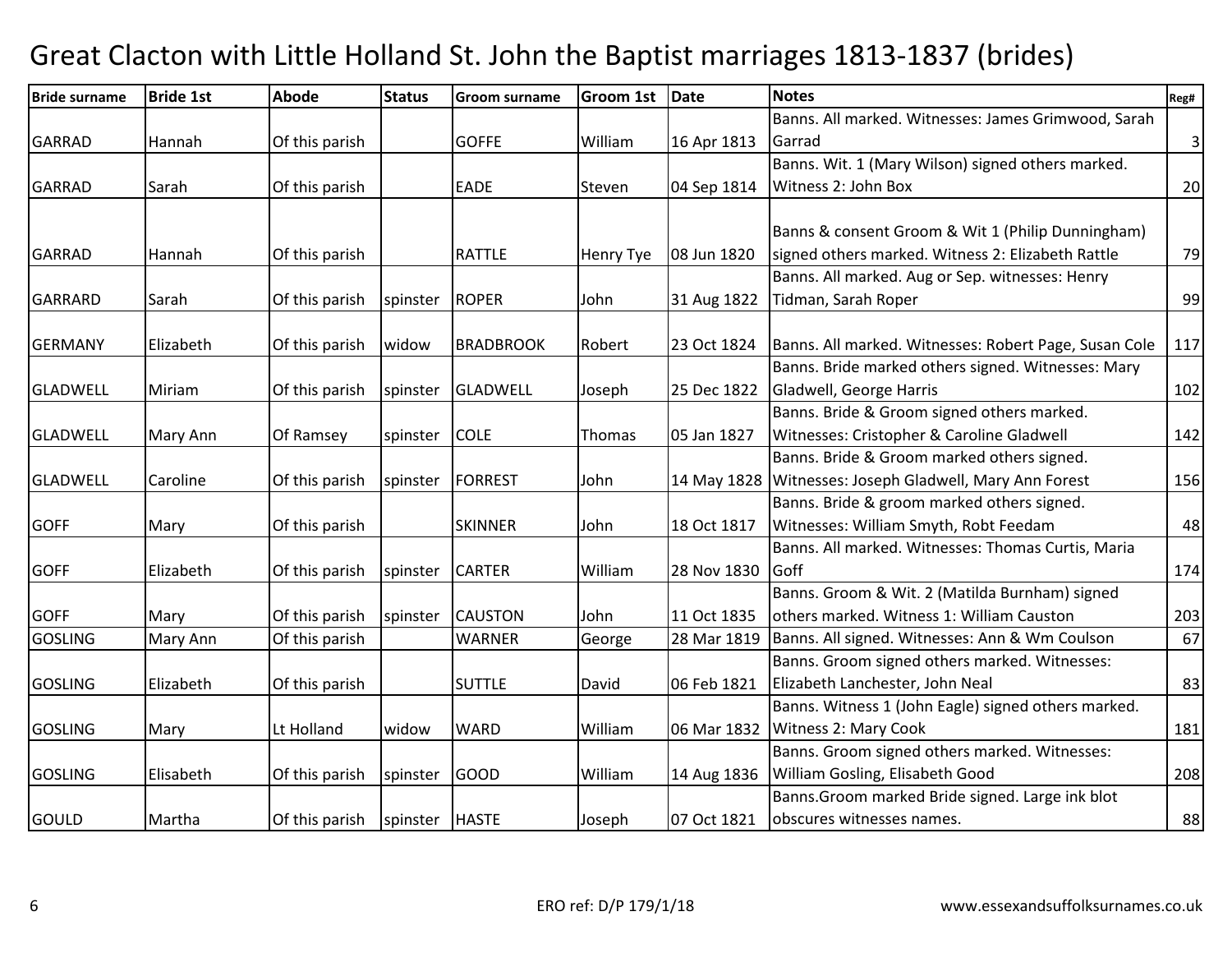| <b>Bride surname</b> | <b>Bride 1st</b> | <b>Abode</b>   | <b>Status</b> | <b>Groom surname</b> | <b>Groom 1st</b> | Date        | <b>Notes</b>                                          | Reg# |
|----------------------|------------------|----------------|---------------|----------------------|------------------|-------------|-------------------------------------------------------|------|
|                      |                  |                |               |                      |                  |             | Banns. All marked. Witnesses: James Graham, Abigail   |      |
| <b>GRAHAM</b>        | Phoebe           | Of this parish | spinster      | EARTHY               | Samuel           | 19 Nov 1825 | <b>Fisk</b>                                           | 128  |
|                      |                  |                |               |                      |                  |             | Banns. Groom & Wit.1 (Charles Graham) marked others   |      |
| <b>GRAHAM</b>        | Susan            | Of this parish | spinster      | <b>DENNY</b>         | David            | 07 Jan 1832 | signed. Witness 2: Eliza Tittman                      | 179  |
|                      |                  |                |               |                      |                  |             | Banns. Groom & Wit.1 (Benjamin Clark) signed others   |      |
| <b>GREEN</b>         | Sarah            | Of this parish | spinster      | BRAYBY               | George           | 13 Oct 1828 | marked. Witness 2: Lucy Carter                        | 160  |
|                      |                  |                |               |                      |                  |             | Banns. Bride marked others signed. Witnesses: William |      |
| <b>GRIGSON</b>       | Mary             | Of this parish | spinster      | <b>COX</b>           | William          | 14 Feb 1828 | Cole, Elizabeth Clark                                 | 152  |
| <b>GRIMWOOD</b>      | Mary             | Of this parish | spinster      | <b>WOODWARD</b>      | John             | 20 Oct 1827 | Banns. All marked. Witnesses: John & Sarah Grimwood   | 147  |
|                      |                  |                |               |                      |                  |             | Banns. Witness 2 (William Grimwood) signed others     |      |
| <b>GRIMWOOD</b>      | Susan            | Of this parish | spinster      | <b>CARRINGTON</b>    | Samuel           | 09 Nov 1827 | marked. Witness 1: Mary Grimwood                      | 149  |
|                      |                  |                |               |                      |                  |             | Banns. Groom signed others marked. Witnesses: Joseph  |      |
| <b>GRIMWOOD</b>      | Mary             | Of this parish | spinster      | <b>DOWMAN</b>        | Joseph           | 17 Jul 1835 | Smith, Ruth Grimwood                                  | 201  |
|                      |                  |                |               |                      |                  |             | Licence. All signed. Witnesses: William Cole, Maria   |      |
| <b>HACKNEY</b>       | Mary             | Of this parish | spinster      | HUNT                 | Robert           | 25 Dec 1833 | Ellison                                               | 192  |
|                      |                  |                |               |                      |                  |             | Banns. Bride & Groom marked. Others signed.           |      |
| <b>HACKSHALL</b>     | Mary             | Of this parish |               | <b>GREEN</b>         | William          | 03 Oct 1819 | Witnesses: Benjamin & Lucy Hackshall                  | 70   |
|                      |                  |                |               |                      | Richard          |             | Banns. All signed. Witnesses: William Hand, Matilda   |      |
| <b>HAND</b>          | Hannah           | Of this parish | spinster      | <b>LONG</b>          | John             | 01 Dec 1835 | Sadler                                                | 204  |
|                      |                  |                |               |                      |                  |             | Licence. Wit 1 (William Clarke) signed others marked. |      |
| <b>HARRIS</b>        | Sarah            | Of this parish |               | <b>DALDEY</b>        | James            | 02 Jan 1816 | Witness 2: Elizabeth Bishop                           | 30   |
|                      |                  |                |               |                      |                  |             | Banns & consent of parents. All marked. Witnesses:    |      |
| <b>HARRIS</b>        | Elizabeth        | Of this parish |               | <b>BROOKS</b>        | George           | 23 Jan 1820 | James Brooks, Sarah Smith                             | 77   |
|                      |                  |                |               |                      |                  |             | Banns. Groom signed others marked. Witnesses:         |      |
| <b>HARVEY</b>        | Sarah            | Of this parish | spinster      | <b>WEBB</b>          | James            | 06 Dec 1829 | Samuel Webb, Susannah Wedd                            | 165  |
|                      |                  |                |               |                      |                  |             | Banns. Bride & Groom marked others signed.            |      |
| <b>HASKET</b>        | Mary Ann         | Of this parish | widow         | <b>ESLIN</b>         | John             | 16 Mar 1831 | Witnesses: John Wilson, Maria Eade                    | 175  |
|                      |                  |                |               |                      |                  |             | Banns. Bride & Groom marked others signed.            |      |
| <b>HATTON</b>        | Mary             | Of this parish | spinster      | <b>BLUNDEN</b>       | Samuel           | 25 Jul 1830 | Witnesses: Galen Woods, Elner Neel                    | 169  |
|                      |                  |                |               |                      |                  |             | Banns. All marked. Witnesses: William Carter, Sarah   |      |
| <b>HAZELTON</b>      | Elizabeth        | Of this parish | spinster EADE |                      | William          |             | 1823 Eade                                             | 108  |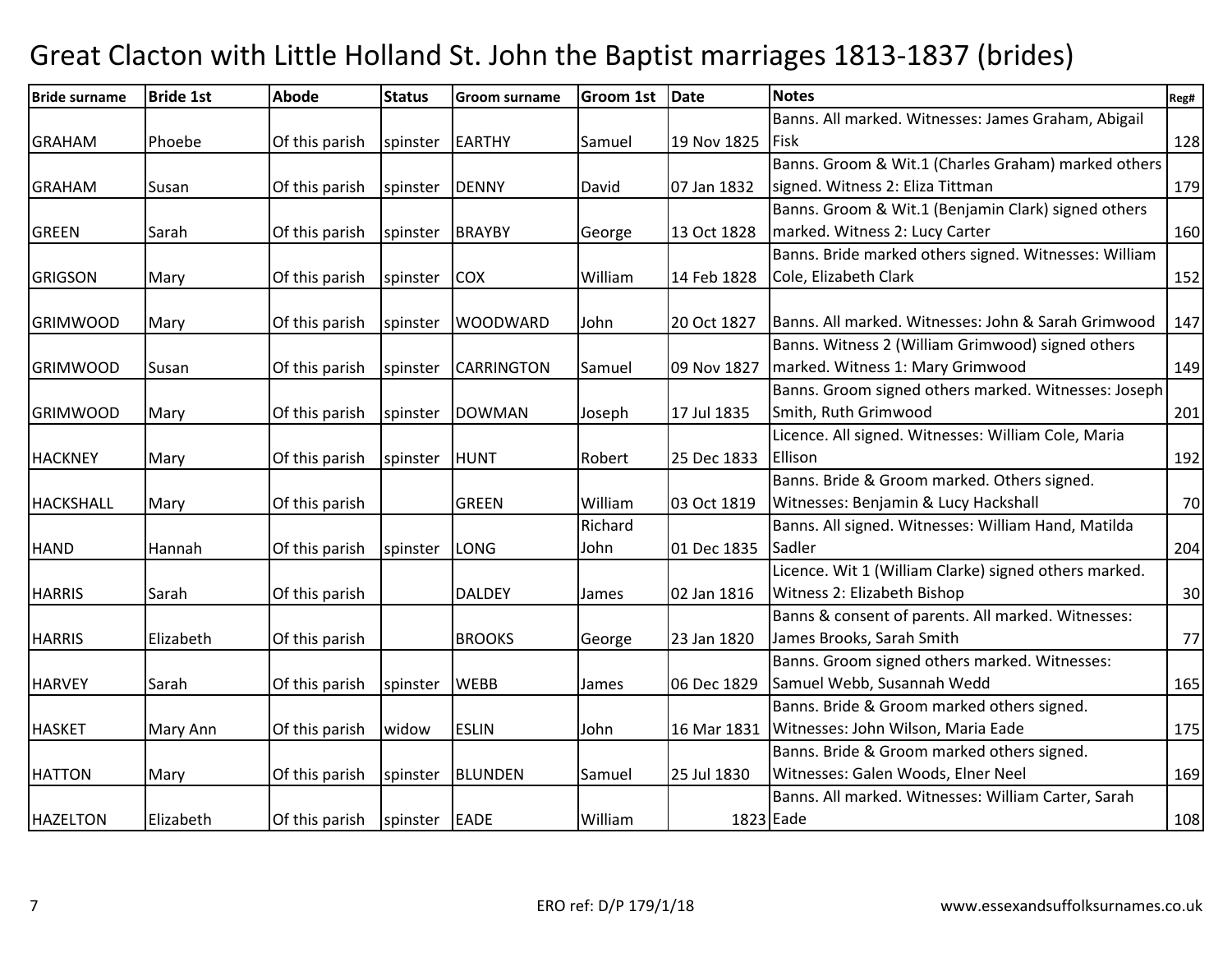| <b>Bride surname</b> | <b>Bride 1st</b> | <b>Abode</b>   | <b>Status</b> | <b>Groom surname</b> | <b>Groom 1st</b> | Date        | <b>Notes</b>                                                    | Reg#      |
|----------------------|------------------|----------------|---------------|----------------------|------------------|-------------|-----------------------------------------------------------------|-----------|
|                      |                  |                |               |                      |                  |             | Banns. Witness 1 (John Oliver) signed others marked.            |           |
| <b>HAZELTON</b>      | Hannah           | Of this parish | spinster      | <b>FENN</b>          | William          | 24 Dec 1832 | Witness 2: Mary Oliver                                          | 187       |
|                      |                  |                |               |                      |                  |             | Banns. Groom & Wit.1 (George Watling) signed others             |           |
| <b>HINCHCLIFF</b>    | Ann              | Of this parish | spinster      | <b>GLADWELL</b>      | Joseph           | 02 Jan 1826 | marked. Witness 2: Caroline Gladwell                            | 130       |
|                      |                  |                |               |                      |                  |             | Licence. All signed. Witnesses: Jos Howard, Mary                |           |
| <b>HOWARD</b>        | Louisa           | Of this parish |               | <b>COOPER</b>        | Carrington       | 03 Mar 1821 | Maskall                                                         | 84        |
|                      |                  |                |               |                      |                  |             | Banns. All marked. Witnesses: John Carter, Elizabeth            |           |
| <b>HOWELL</b>        | Mary             | Of this parish | spinster      | <b>CARTER</b>        | William          | 11 Jul 1834 | Mortlock                                                        | 195       |
|                      |                  |                |               |                      |                  |             | Banns. All marked. Witnesses: Robert Jackman, Lucy              |           |
| <b>HUBBERT</b>       | Susanna          | Of this parish |               | <b>EVANS</b>         | Abraham          | 27 Apr 1813 | Lunnen                                                          | $\pmb{4}$ |
|                      |                  |                |               |                      |                  |             | Banns. Bride & Groom marked others signed.                      |           |
| <b>INGRAM</b>        | Ann              | Of this parish | spinster      | <b>CARTER</b>        | Wwilliam         | 06 Oct 1826 | Witnesses: William Cox, James Pells                             | 140       |
|                      |                  |                |               |                      |                  |             | Banns. Groom & Wit 1 (Thos Jackaman) signed others              |           |
| <b>JACKAMAN</b>      | Rebecca          | Of this parish |               | <b>JOHNSON</b>       | William          | 30 Sep 1814 | marked. Witness 2: Mary Jackaman                                | 21        |
|                      |                  |                |               |                      |                  |             | Banns. All marked. Witnesses: Aaron Cole, Elizabeth             |           |
| <b>JACKAMAN</b>      | Elizabeth        | Of this parish | spinster      | <b>MEAD</b>          | James            | 10 Oct 1830 | Mead                                                            | 172       |
|                      |                  |                |               |                      |                  |             | Banns. Witness 2 (Rebecca Reed) marked others signed.           |           |
| <b>JACKAMAN</b>      | Mary             | Of this parish | spinster      | <b>BOGGIS</b>        | Benjamin         | 14 Mar 1834 | Witness 1: William Hart                                         | 193       |
|                      |                  |                |               |                      |                  |             | Banns. All marked. Witnesses: James Grimwood, Sarah             |           |
| <b>JACKAMAN</b>      | Mary             | Of this parish | widow         | <b>DOVE</b>          | Thomas           | 10 Mar 1837 | Tidman                                                          | 216       |
|                      |                  |                |               |                      |                  |             | Banns. All marked. Witnesses: John Wapling, Elizabeth           |           |
| <b>JACOBS</b>        | Charlotte        | Of this parish | spinster      | <b>CROSS</b>         | Samuel           | 26 Jan 1825 | Cross                                                           | 121       |
|                      |                  |                |               |                      |                  |             |                                                                 |           |
| <b>JACOBS</b>        | Charlotte        | Of this parish | widow         | <b>WINK</b>          | Joseph           |             | 02 May 1826   Banns. All marked. Witnesses: James & Sarah Bines | 135       |
|                      |                  |                |               |                      |                  |             | Banns. All marked. Witnesses: William Wheeler, Martha           |           |
| JAMES                | Ann              | Of this parish | spinster      | <b>PARMENTER</b>     | John             | 15 Aug 1830 | Goff?                                                           | 170       |
|                      |                  |                |               |                      |                  |             | Banns. All marked. Witnesses: Samuel & Charlotte                |           |
| <b>JILLET</b>        | Susannah         | Of this parish | spinster      | SNARE                | William          | 06 Jan 1828 | <b>Sallows</b>                                                  | 151       |
|                      |                  |                |               |                      | George           |             | Banns. Bride marked others signed. Witnesses: Wm                |           |
| <b>JONES</b>         | <b>Phillis</b>   | Of this parish | spinster      | <b>BLUNDEN</b>       | Mead             | 04 Apr 1826 | Ives, Josiah Peeling                                            | 133       |
|                      |                  |                |               |                      |                  |             | Banns with consent of parent. Groom marked others               |           |
| <b>JOY</b>           | Mary Ann         | Of this parish |               | <b>GARDENER</b>      | George           | 24 Jul 1817 | signed. Witnesses: Ruth & James Baskett                         | 40        |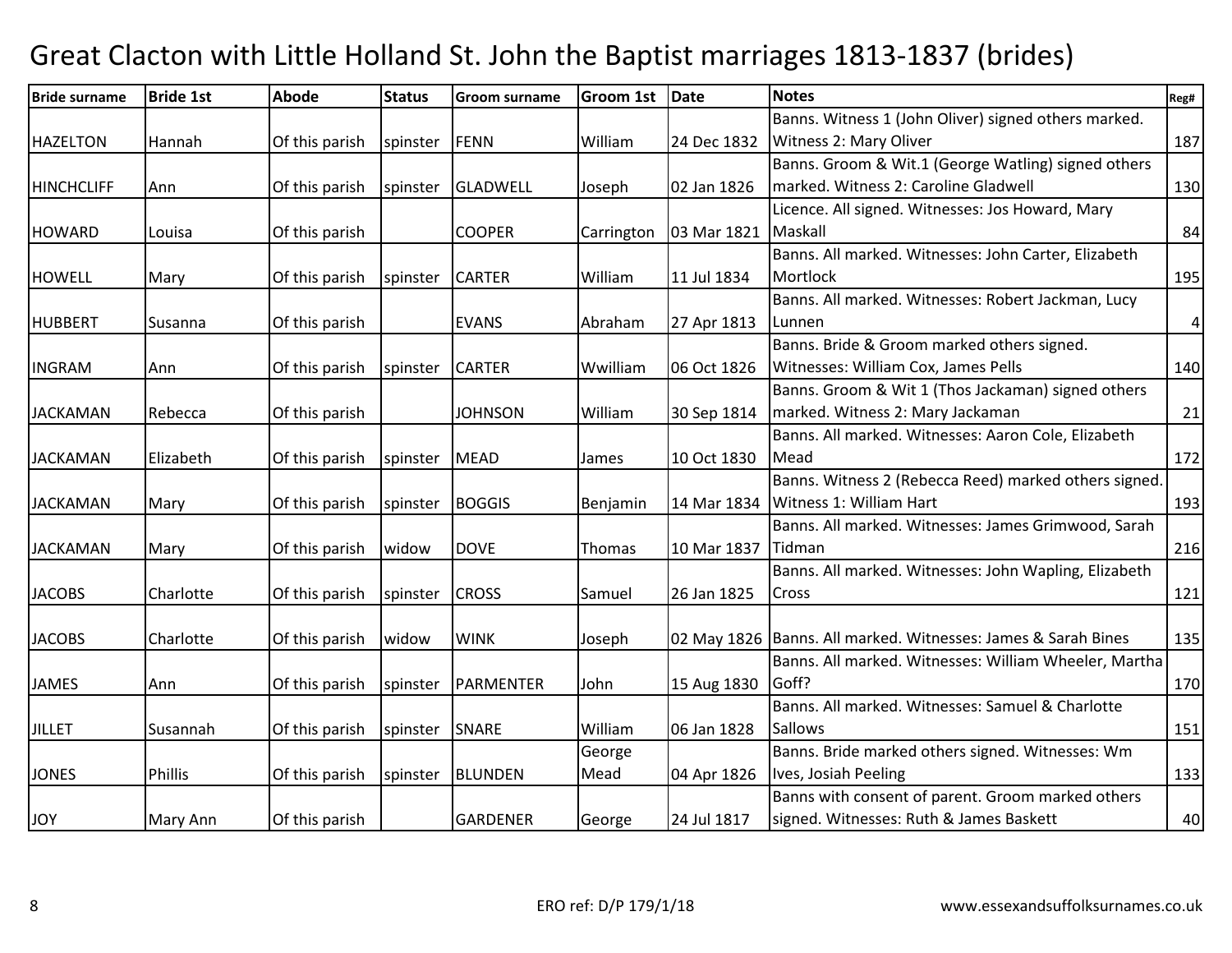| <b>Bride surname</b> | <b>Bride 1st</b> | <b>Abode</b>   | <b>Status</b> | <b>Groom surname</b> | <b>Groom 1st</b> | Date             | <b>Notes</b>                                                     | Reg#           |
|----------------------|------------------|----------------|---------------|----------------------|------------------|------------------|------------------------------------------------------------------|----------------|
|                      |                  |                |               |                      |                  |                  |                                                                  |                |
|                      |                  |                |               |                      |                  |                  | Banns. Bride marks others sign Groom Clow as Wit.1               |                |
| <b>KEEBLE</b>        | Hannah           | Of this parish | widow         | <b>CLOUGH</b>        | John             | 03 Mar 1836      | (Robert Clow). Witness 2: Mary Maskell Gosling                   | 207            |
|                      |                  |                |               |                      |                  |                  | Banns. Groom signed others marked. Witnesses:                    |                |
| <b>LAMBERT</b>       | Amy              | Of this parish | spinster      | <b>CLARKE</b>        | Joseph           | 02 Mar 1832      | Thomas Ward, Mary Hart                                           | 180            |
|                      |                  |                |               |                      | Henry            |                  | Licence. All signed. Witnesses: Abrm Wilson, Elizabeth           |                |
| LAWS                 | Anne             | Lt Holland     | spinster      | <b>WILSON</b>        | Rycraft          | 07 May 1832 Laws |                                                                  | 182            |
|                      |                  |                |               |                      |                  |                  | Banns. Bride & Witness 1 (Thomas Mcarthy) signed                 |                |
| <b>MAHER</b>         | Matilda          | Of this parish | spinster      | <b>COYLE</b>         | James            | 10 Jul 1832      | others marked. Witness 2: Mary Rowe                              | 184            |
|                      |                  |                |               |                      |                  |                  | Banns & consent of parents. Wit 1 (Wm Bines) signed              |                |
| <b>MANN</b>          | Mary             | Of this parish |               | <b>NEWMAN</b>        | Henry            | 14 Apr 1820      | others marked. Witness 2: Sarah Roper                            | 78             |
|                      |                  |                |               |                      |                  |                  | Banns. Bride & Groom marked others signed.                       |                |
| <b>MARGETSON</b>     | Mary             | Of this parish | spinster      | <b>ROWE</b>          | John             | 17 Sep 1824      | Witnesses: Charles & Ann Rowe                                    | 116            |
|                      |                  |                |               |                      |                  |                  | Licence. All signed. Witnesses: William Leeds, Mary              |                |
| <b>MASKELL</b>       | Mary             | Of this parish | widow         | <b>HOWARD</b>        | Daniel           | 01 May 1835      | Coulson                                                          | 200            |
|                      |                  |                |               |                      |                  |                  | Banns. Bride marked others signed. Witnesses: Robert             |                |
| <b>MONAGHON</b>      | Mary             | Of this parish |               | <b>OLIVER</b>        | John             | 18 Jan 1822      | & Sarah Pollard                                                  | 93             |
|                      |                  |                |               |                      |                  |                  | Banns. Witness 1 (John Neal) signed others marked.               |                |
| <b>NEAL</b>          | Martha           | Of this parish | spinster      | <b>CARRINGTON</b>    | Samuel           | 10 Oct 1823      | Witness 2: Elizabeth Neal                                        | 109            |
|                      |                  |                |               |                      |                  |                  | Banns. All signed. Witnesses: Benjamin Newman, Philip            |                |
| <b>NEAL</b>          | Martha           | Of this parish | spinster      | <b>EADE</b>          | William          | 20 Mar 1837      | Joy                                                              | 217            |
|                      |                  |                |               |                      |                  |                  | Banns. Groom signed others marked. Witnesses:                    |                |
| <b>NEALE</b>         | Eleanor          | Of this parish |               | <b>WOODS</b>         | Galleen          | 31 Aug 1817      | William Argent, Elizabeth Neale                                  | 43             |
|                      |                  |                |               |                      |                  |                  | Banns. All marked. Witnesses: Robert Badbrook, Ann               |                |
| <b>NEWMAN</b>        | Louisa           | Of this parish |               | <b>TAYLOR</b>        | John             | 26 Oct 1817      | Pettican                                                         | 50             |
|                      |                  |                |               |                      |                  |                  | Licence. All signed. Witnesses: Willm Nicholson,                 |                |
| <b>NICHOLSON</b>     | Elizabeth        | Of this parish |               | <b>COOPER</b>        | Obadiah          | 15 Mar 1814      | <b>Charlotte Pells</b>                                           | 15             |
|                      |                  |                |               |                      |                  |                  | Licence. All signed. Witnesses: Willm Nicholson,                 |                |
| <b>NICHOLSON</b>     | Ann              | Of this parish |               | <b>BAKER</b>         | James            | 29 Jun 1814      | <b>Charlotte Pells</b>                                           | 18             |
|                      |                  |                |               |                      |                  |                  | Banns. All marked. Witnesses: William & Elizabeth                |                |
| <b>OFFICE</b>        | Elizabeth        | Of this parish |               | <b>BARTON</b>        | John             | 25 Dec 1820      | Southgate                                                        | 81             |
|                      |                  |                |               |                      |                  |                  |                                                                  |                |
| <b>OLIVER</b>        | Sarah            | Lt Holland     |               | <b>POLLARD</b>       | Robert           |                  | 25 Mar 1813   Banns. All signed. Witnesses: Mary & James Pollard | $\overline{2}$ |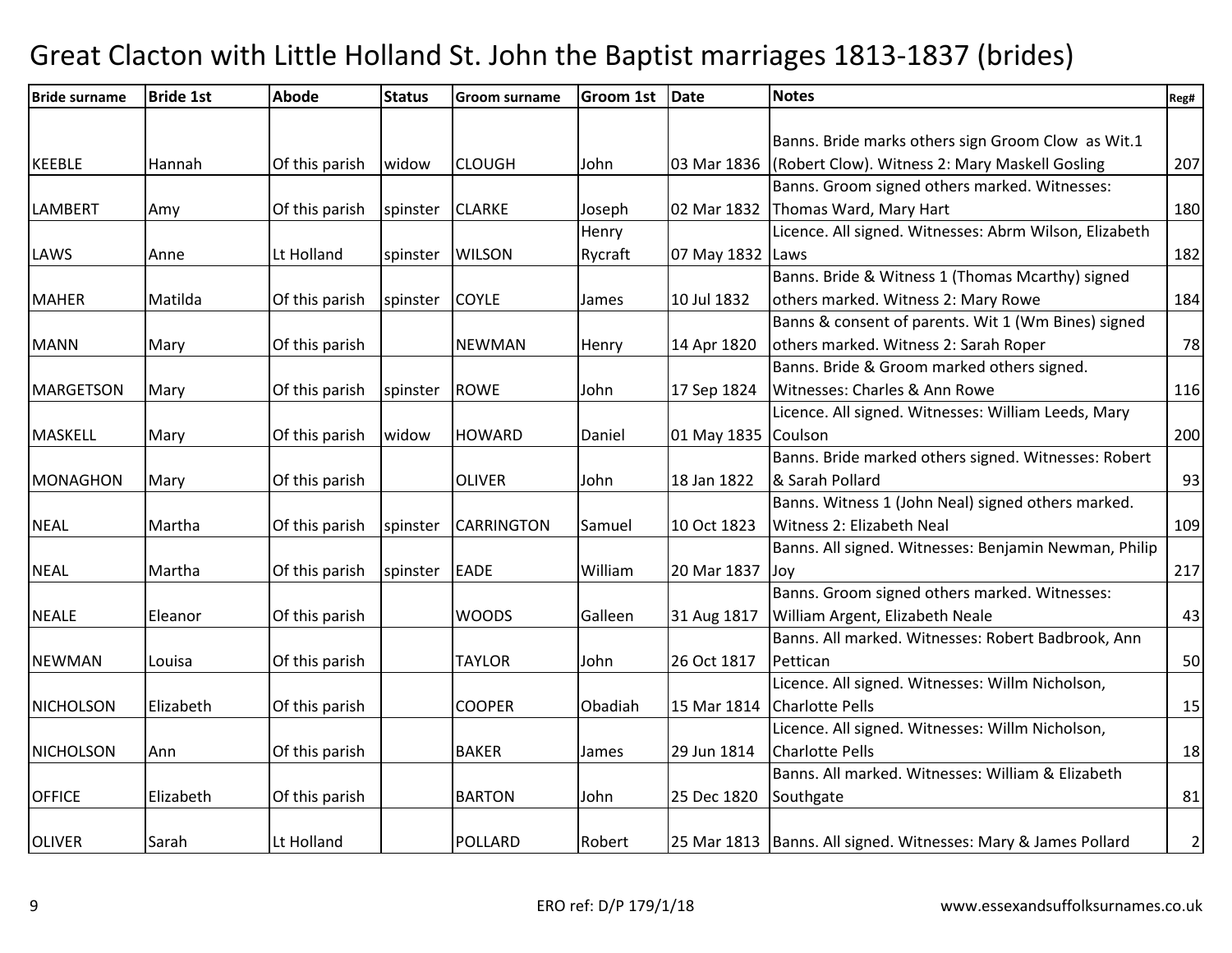| <b>Bride surname</b> | <b>Bride 1st</b> | <b>Abode</b>   | <b>Status</b> | <b>Groom surname</b> | <b>Groom 1st</b> | <b>Date</b> | <b>Notes</b>                                                   | Reg#             |
|----------------------|------------------|----------------|---------------|----------------------|------------------|-------------|----------------------------------------------------------------|------------------|
| <b>ORMES</b>         | Mary Ann         | Of this parish |               | <b>GOSLING</b>       | Thomas           | 07 Mar 1814 | Banns. All signed. Witnesses: Wm & Ann Coulson                 | 14               |
|                      |                  |                |               |                      |                  |             | Banns. All marked. Witnesses: William Clarke, Hannah           |                  |
| <b>OSBORN</b>        | Sarah Ann        | Of this parish |               | <b>REED</b>          | Robert           | 17 Oct 1817 | Jackaman                                                       | 47               |
|                      |                  |                |               |                      |                  |             |                                                                |                  |
| <b>PAGE</b>          | Fanny            | Of this parish | spinster      | <b>WARNER</b>        | John             |             | 23 Mar 1831 Licence. All signed. Witnesses: G Warner, Ann Wag* | 176              |
|                      |                  |                |               |                      |                  |             | Banns. All marked. Witnesses: William Cardy, Charlotte         |                  |
| <b>PAGE</b>          | Mary             | Of this parish | spinster      | <b>BARNES</b>        | John             | 11 Nov 1836 | <b>Baines</b>                                                  | 210              |
|                      |                  |                |               |                      |                  |             | Banns. All signed. Witnesses: James Maskell, Maria             |                  |
| <b>PALMER</b>        | Ann              | Lt Holland     |               | <b>COULSON</b>       | William          | 08 Jul 1813 | Pilbrow                                                        | $\bf 8$          |
|                      |                  |                |               |                      |                  |             |                                                                |                  |
| <b>PATTEN</b>        | Sarah            | Of this parish | spinster      | <b>EADE</b>          | John             | 10 Dec 1836 | Banns. All marked. Witnesses: Robert Cross, Mary Eade          | 211              |
|                      |                  |                |               |                      |                  |             | Banns. Groom signed others marked. Witnesses: Peter            |                  |
| <b>PECK</b>          | Elizabeth        | Of this parish | spinster      | <b>EVANS</b>         | Charles          | 19 Mar 1826 | Bines, Ruth Clarke                                             | 132              |
|                      |                  |                |               |                      |                  |             |                                                                |                  |
| <b>PELLS</b>         | Charlotte        | Of this parish |               | <b>NICHOLSON</b>     | William          | 13 Dec 1815 | Licence. All signed. Witnesses: John Pells, Martha Carter      | 28               |
| <b>PELLS</b>         | Sophia           | Of this parish |               | <b>TABOR</b>         | Robert           | 28 Dec 1819 | Banns. All signed. Witnesses: Amy & James Pells                | 76               |
|                      |                  |                |               |                      |                  |             | Banns. Witness 2 (Mary Neal) marked others signed.             |                  |
| <b>PELLS</b>         | Sarah            | Of this parish | spinster      | <b>NEAL</b>          | James            | 22 Apr 1824 | Witness 1: John Pells                                          | 113              |
|                      |                  |                |               |                      |                  |             | Banns. All signed. Witnesses: James Pells, Mary Ann            |                  |
| <b>PELLS</b>         | Charlotte        | Of this parish | spinster      | <b>ORMES</b>         | William          | 22 Apr 1824 | Ormes                                                          | 114              |
|                      |                  |                |               |                      |                  |             |                                                                |                  |
| PETTICAN             | Ann              | Of this parish |               | <b>GRAHAM</b>        | Samuel           | 03 Feb 1821 | Banns. All marked. Witnesses: James & Phoebe Graham            | 82               |
|                      |                  |                |               |                      |                  |             | Banns. Witness 2 (Susan Davy) signed others marked.            |                  |
| <b>PIGG</b>          | Anne             | Of this parish | widow         | <b>PIGG</b>          | William          | 29 Apr 1824 | Witness 1: Joseph Sadler                                       | 115              |
|                      |                  |                |               |                      |                  |             | Banns. Witness 2 (Mary Smith) marked others signed.            |                  |
| <b>POLLARD</b>       | Sarah Ann        | Lt Holland     |               | <b>ORRIS</b>         | William          | 01 Jun 1834 | Witness 1: Henry Smith                                         | 194              |
|                      |                  |                |               |                      |                  |             | Banns. Bride signed others marked. Witnesses: William          |                  |
| <b>POLLY</b>         | Ann              | Of this parish |               | <b>WINTER</b>        | John             |             | 29 May 1813 Gunfield, Sarah Winter                             | $\boldsymbol{6}$ |
|                      |                  |                |               |                      |                  |             |                                                                |                  |
| <b>POTTER</b>        | Mary             | Of this parish | spinster      | <b>ADDISON</b>       | John             | 09 Feb 1826 | Banns. All marked. Witnesses: Henry & Hannah White             | 131              |
|                      |                  |                |               |                      |                  |             | Banns. Groom signed others marked. Witnesses: Joseph           |                  |
| <b>POWEL</b>         | Sarah            | Of this parish | spinster      | SCOWEN               | John             | 17 Sep 1826 | Button, Sarah Scowen                                           | 138              |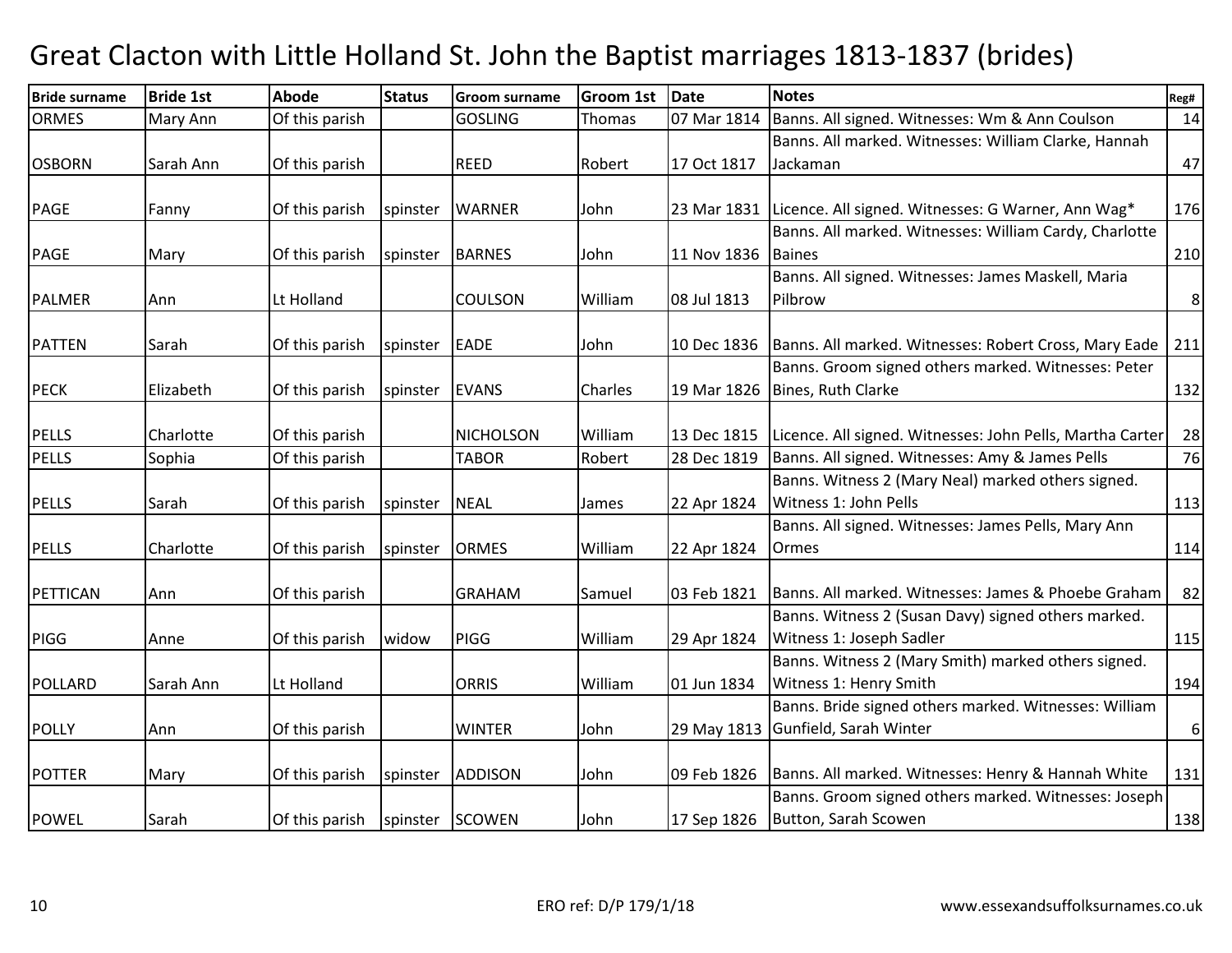| <b>Bride surname</b> | <b>Bride 1st</b> | <b>Abode</b>   | <b>Status</b> | <b>Groom surname</b> | <b>Groom 1st</b> | Date               | <b>Notes</b>                                                   | Reg# |
|----------------------|------------------|----------------|---------------|----------------------|------------------|--------------------|----------------------------------------------------------------|------|
|                      |                  |                |               |                      |                  |                    | Banns. All signed. Witnesses: William Neville, Maria           |      |
| <b>PYMAN</b>         | Ann              | Of this parish | spinster      | <b>BAGLEY</b>        | Joseph           | 01 Dec 1835        | Dawson                                                         | 205  |
|                      |                  |                |               |                      |                  |                    | Banns. Witness 2 (Mary Major) marked others signed.            |      |
| <b>RATTLE</b>        | Elizabeth        | Of this parish |               | <b>EVANS</b>         | Charles          | 25 Jan 1822        | Witness 1: Obed. Evans                                         | 94   |
|                      |                  |                |               |                      |                  |                    | Banns. All marked. Witnesses: William Gaymer, Hannah           |      |
| <b>ROLLESTONE</b>    | Mary             | Of this parish | spinster      | <b>AUSTIN</b>        | William          | 19 Mar 1824        | Scowen                                                         | 112  |
|                      |                  |                |               |                      | Bumstead         |                    | Licence. All marked. Witnesses: Sarah Harris, Jacob            |      |
| <b>ROPER</b>         | Frances          | Of this parish |               | <b>KING</b>          | Moore            | 23 Sep 1813        | Addison                                                        | 10   |
|                      |                  |                |               |                      |                  |                    | Banns. All marked. Witnesses: Sarah Auston, Sarah              |      |
| <b>ROPER</b>         | Elizabeth        | Of this parish |               | <b>AUSTON</b>        | John             | 13 Aug 1820        | Roper                                                          | 80   |
|                      |                  |                |               |                      |                  |                    | Licence. All signed. Witnesses: Henry Pudney, Susannah         |      |
| <b>SADLER</b>        | Nancy            | Of this parish |               | <b>REES</b>          | John             | 23 Dec 1813        | Salmon                                                         | 13   |
|                      |                  |                |               |                      |                  |                    | Licence. All signed. Witnesses: Clare Andrew, Caroline         |      |
| <b>SADLER</b>        | Sarah            | Of this parish | spinster      | <b>ARCHER</b>        | George           | 13 May 1825 Sadler |                                                                | 122  |
|                      |                  |                |               |                      |                  |                    | Licene. All signed. Witnesses: William Turner, Chas            |      |
| <b>SADLER</b>        | Lucy             | Of this parish | spinster      | <b>PYMAN</b>         | William          | 31 Mar 1830        | Pudney                                                         | 167  |
|                      |                  |                |               |                      |                  |                    |                                                                |      |
| <b>SADLER</b>        | Annabella        | Of this parish | spinster      | <b>TURNER</b>        | William          |                    | 19 May 1830 Licence. All signed. Witnesses: L Archer, C Pudney | 168  |
|                      |                  |                |               |                      |                  |                    | Licence. All signed. Witnesses: Edward? & Mary Ann             |      |
| <b>SADLER</b>        | Lucy             | Of this parish | widow         | <b>RICHES</b>        | Hyram            | 02 Dec 1831        | <b>Bones</b>                                                   | 178  |
|                      |                  |                |               |                      |                  |                    | Banns. All marked. Witnesses: James Wilsher, Sarah             |      |
| <b>SALLOWS</b>       | Catherine        | Of this parish | spinster      | <b>HARRIS</b>        | Thomas           | 31 Aug 1822        | Dardey                                                         | 98   |
|                      |                  |                |               |                      |                  |                    |                                                                |      |
|                      |                  |                |               |                      |                  |                    | Banns. Groom & wit 1 (Elizabeth Southgate) marked              |      |
| <b>SALMON</b>        | Maria            | Of this parish |               | SOUTHGATE            | Samuel           | 18 Dec 1816        | others signed. Witness 2: Thomas Salmon                        | 34   |
|                      |                  |                |               |                      |                  |                    | Banns. Groom marked others signed. Witnesses: Robt             |      |
| <b>SALMON</b>        | Charlotte        | Of this parish | spinster      | <b>CRANFIELD</b>     | Samuel           | 19 Jun 1828        | Houghton, Sarah Archer                                         | 157  |
|                      |                  |                |               |                      |                  |                    | Banns. Bride marked others signed. Witnesses:                  |      |
| <b>SALMON</b>        | Eliza            | Of this parish | spinster      | <b>KENT</b>          | Ephriam          | 05 May 1837        | Benjamin Newman, Mary Maskell Gosling                          | 218  |
|                      |                  |                |               |                      |                  |                    | Banns. Witness 2 (Eliza Day) signed others marked.             |      |
| <b>SANDERS</b>       | Lucy             | Of this parish | spinster      | <b>CLOW</b>          | Henry            | 24 Oct 1823        | Witness 1: Joseph Tillet                                       | 110  |
|                      |                  |                |               |                      |                  |                    | Banns. Witness 1 (John Oliver) signed others marked.           |      |
| <b>SAUNDERS</b>      | Ann              | Of this parish |               | <b>ELSAY</b>         | John             | 17 Oct 1817        | Witness 2: Lucy Saunders                                       | 46   |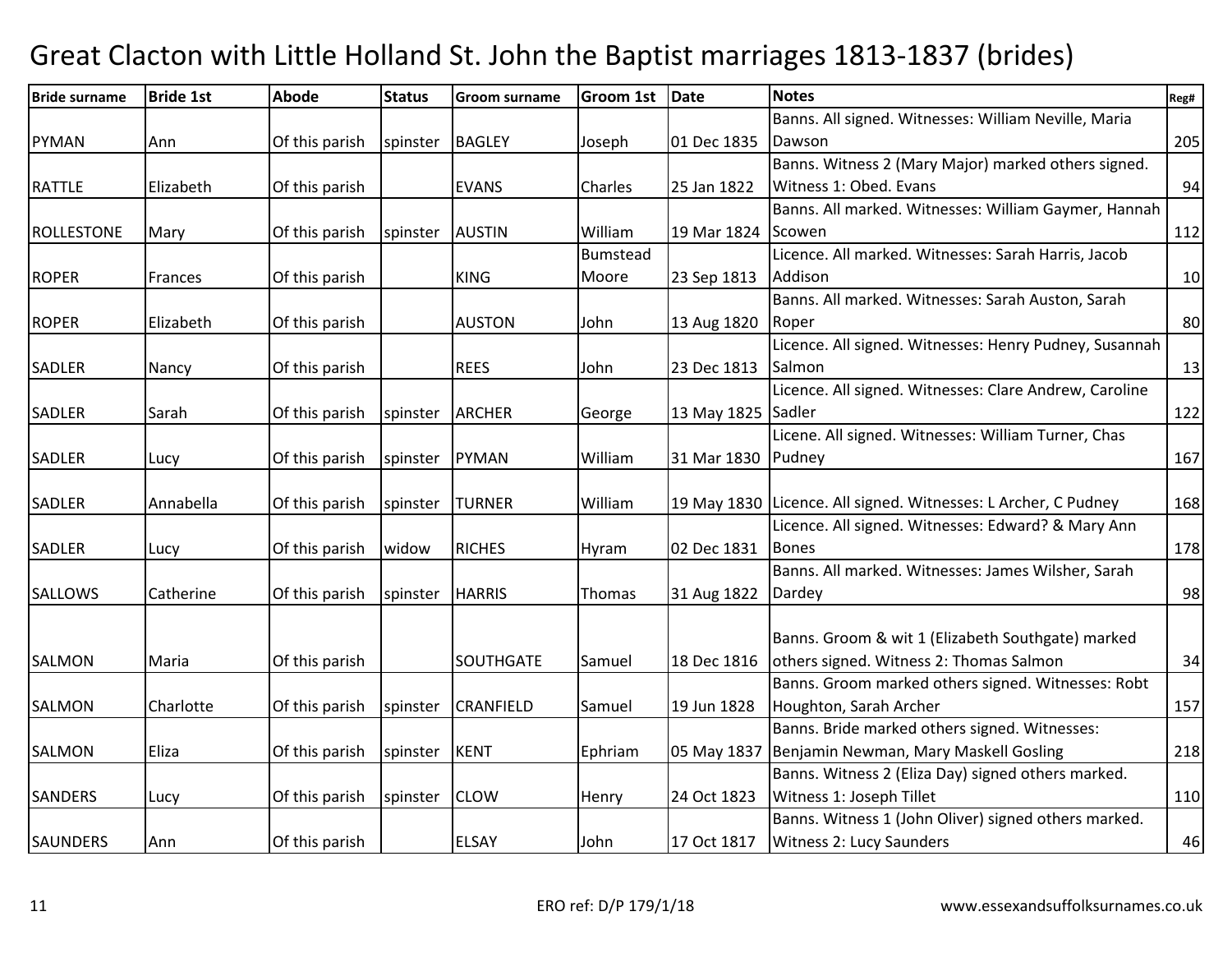| <b>Bride surname</b> | <b>Bride 1st</b> | <b>Abode</b>   | <b>Status</b>   | <b>Groom surname</b> | <b>Groom 1st</b> | Date        | <b>Notes</b>                                            | Reg# |
|----------------------|------------------|----------------|-----------------|----------------------|------------------|-------------|---------------------------------------------------------|------|
|                      |                  |                |                 |                      |                  |             | Banns. All marked. Witnesses: Samuel Saunders,          |      |
| <b>SAUNDERS</b>      | Susan            | Of this parish |                 | <b>DOVE</b>          | John             | 22 Feb 1822 | Martha Neal                                             | 96   |
|                      |                  |                |                 |                      |                  |             | Banns. Witness 1 (Thomas Jackaman) signed others        |      |
| <b>SCOWDDON</b>      | Sarah            | Of this parish |                 | <b>TIDMAN</b>        | Henry            | 21 Oct 1818 | marked. Witness 2: Mary Jackaman                        | 61   |
|                      |                  |                |                 |                      |                  |             | Banns. All marked. Witnesses: Jacob Addison, Hannah     |      |
| <b>SEABROOK</b>      | Mary             | Of this parish |                 | <b>BINES</b>         | John             | 07 Oct 1814 | White                                                   | 22   |
|                      |                  |                |                 |                      |                  |             | Banns. Groom signed others marked. Witnesses:           |      |
| <b>SHERMAN</b>       | Elizabeth        | Of this parish | spinster        | <b>MARSHALL</b>      | John             | 02 Nov 1827 | Thomas Ward, Mary Neale                                 | 148  |
|                      |                  |                |                 |                      |                  |             | Licence with consent of parents. All signed. Witnesses: |      |
| <b>SIMMONS</b>       | Ann              | Of this parish |                 | <b>TAYLOR</b>        | William          | 15 Sep 1817 | Jo & Sarah Simmons                                      | 44   |
|                      |                  |                |                 |                      |                  |             | Banns. Witness 1 (John Harris) signed others marked.    |      |
| <b>SIMONS</b>        | Hannah           | Of this parish |                 | <b>POTTER</b>        | Abraham          | 21 Mar 1817 | <b>Witness 2: Charlotte Simons</b>                      | 36   |
|                      |                  |                |                 |                      |                  |             | Banns. Groom signed others marked. Witnesses:           |      |
| <b>SLOWGROVE</b>     | Mary             | Of this parish |                 | <b>PIGG</b>          | William          | 22 Jun 1817 | William & Elizabeth Southgate                           | 39   |
|                      |                  |                |                 |                      |                  |             | Banns. Bride signed others marked. Witnesses: John      |      |
| <b>SLOWGROVE</b>     | Elizabeth        | Of this parish | spinster        | <b>CARRINGTON</b>    | John             | 21 Mar 1823 | Powel, Mary Carrington                                  | 104  |
|                      |                  |                |                 |                      |                  |             | Banns. Groom signed others marked. Witnesses: Joseph    |      |
| <b>SMITH</b>         | Sarah            | Of this parish |                 | <b>BAGLEY</b>        | Joseph           | 24 Oct 1814 | Webb, Hannah Smith                                      | 23   |
|                      |                  |                |                 |                      |                  |             | Banns. Witness 1 (Galen Woods) signed others marked.    |      |
| <b>SMITH</b>         | Elizabeth        | Of this parish |                 | <b>FAIRWEATHER</b>   | Joseph           | 07 Mar 1817 | Witness 2: Eleanor Neal                                 | 35   |
|                      |                  |                |                 |                      |                  |             | Banns. All marked. Witnesses: Philip Wellam, Ann        |      |
| <b>SMITH</b>         | Ann              | Of this parish |                 | <b>MEADE</b>         | George           | 25 Oct 1818 | Pettican                                                | 62   |
|                      |                  |                |                 |                      |                  |             | Banns. All marked. Witnesses: William Bloomfield, Mary  |      |
| <b>SMITH</b>         | Sarah            | Of this parish |                 | <b>MANN</b>          | William          | 03 Dec 1819 | <b>Bines</b>                                            | 75   |
|                      |                  |                |                 |                      |                  |             | Banns. Bride marked others signed. Witnesses: William   |      |
| <b>SMITH</b>         | Emma             | Alresford      |                 | <b>EBBS</b>          | George           | 21 Apr 1823 | Partridge, Sarah Bagley                                 | 106  |
|                      |                  |                |                 |                      |                  |             | Banns. All signed. Witnesses: James Death, Samuel       |      |
| <b>SMITH</b>         | Martha           | Of this parish | spinster        | <b>DICKSON</b>       | Samuel           | 02 Mar 1835 | Wilson                                                  | 199  |
|                      |                  |                |                 |                      |                  |             | Banns. Bride signed others marked. Witnesses: William   |      |
| <b>SMITH</b>         | Elisabeth        | Of this parish | spinster        | <b>HAZELTON</b>      | William          | 01 Oct 1836 | Harvey, Lucy Cracknell                                  | 209  |
|                      |                  |                |                 |                      |                  |             | Banns. Witness 1 (Thos Cole) signed others marked.      |      |
| <b>SPINKS</b>        | Jemima           | Of this parish | spinster CASTON |                      | John             | 28 Sep 1826 | Witness 2: Hannah Goby                                  | 139  |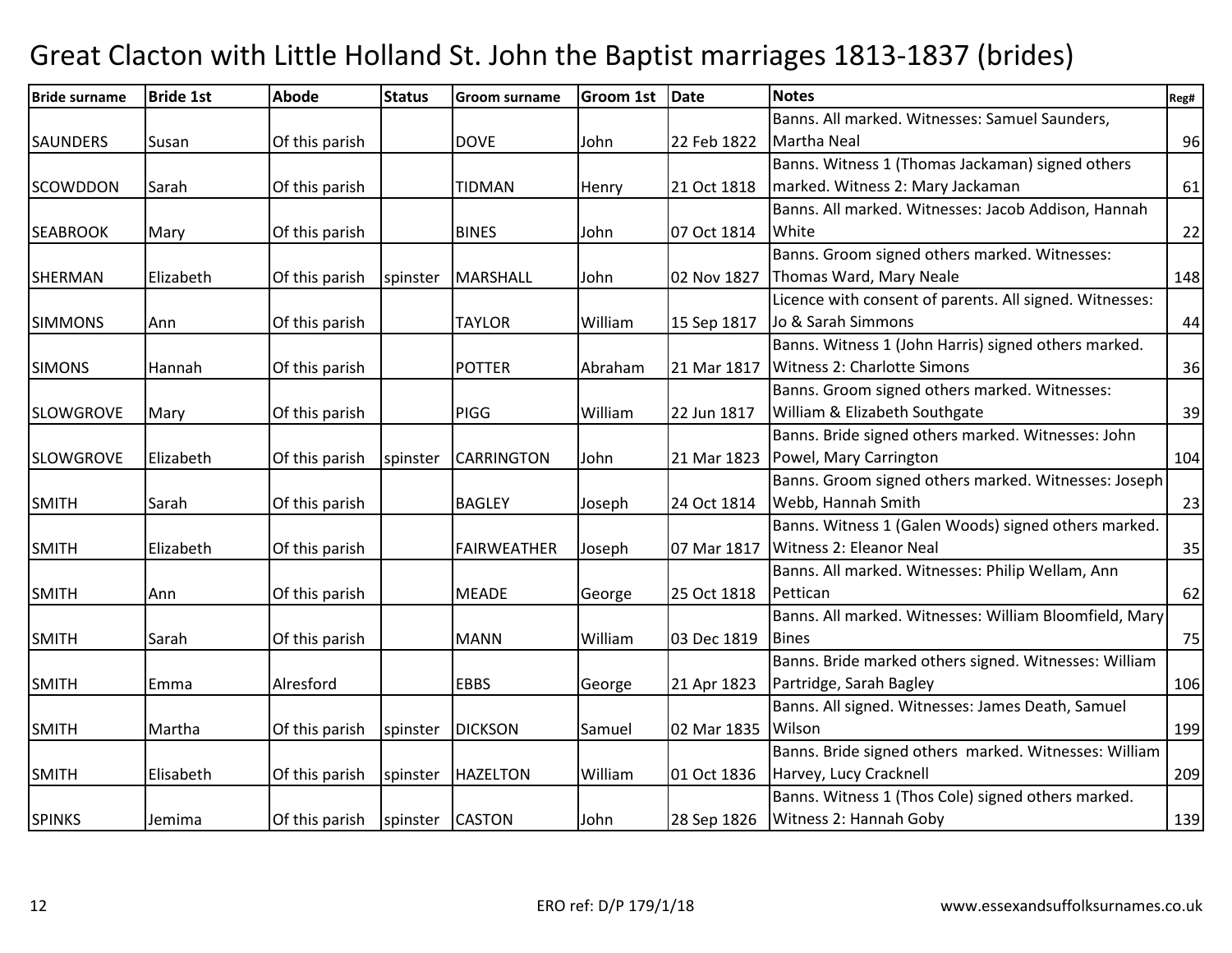| <b>Bride surname</b> | <b>Bride 1st</b> | Abode          | <b>Status</b> | <b>Groom surname</b> | <b>Groom 1st</b> | <b>Date</b> | <b>Notes</b>                                                         | Reg#           |
|----------------------|------------------|----------------|---------------|----------------------|------------------|-------------|----------------------------------------------------------------------|----------------|
|                      |                  |                |               |                      |                  |             | Banns. Bride & Groom marked others signed.                           |                |
| <b>SPRINGATT</b>     | Mary Ann         | Of this parish | spinster      | <b>GRIMWOOD</b>      | William          | 25 Jul 1833 | Witnesses: Joseph Dowman, Mary Grimwood                              | 191            |
|                      |                  |                |               |                      |                  |             | Banns. All marked. Witnesses: Edmund & Frances                       |                |
| <b>STACY</b>         | Martha           | Of this parish |               | <b>MILLS</b>         | Zacharias        | 23 Oct 1817 | Caston                                                               | 49             |
|                      |                  |                |               |                      |                  |             | Banns. All marked. Witnesses: Elizabeth Stammers,                    |                |
| <b>STAMMERS</b>      | <b>Susanna</b>   | Of this parish |               | <b>PLUMMER</b>       | Samuel           | 01 Jan 1816 | Joseph Wink                                                          | 29             |
|                      |                  |                |               |                      |                  |             | Banns. All marked. Witnesses: Richard Gladwell, Ann                  |                |
| <b>STOCKING</b>      | Elizabeth        | Of this parish |               | <b>JACOBS</b>        | John             | 05 Apr 1815 | Pettican                                                             | 25             |
|                      |                  |                |               |                      |                  |             | Banns. Bride marked others signed. Witnesses: Wm                     |                |
| <b>TAYLOR</b>        | Ann              | Of this parish |               | <b>HATT</b>          | Thomas           | 17 Jun 1813 | Wright, Louisa Hatt                                                  | $\overline{7}$ |
|                      |                  |                |               |                      |                  |             | Banns. All signed. Witnesses: Sarah Cousins, Benjamin                |                |
| <b>THEOBOLD</b>      | Susan            | Of this parish | spinster      | <b>TURPIN</b>        | Robert           | 16 Jan 1823 | Turpin                                                               | 103            |
|                      |                  |                |               |                      |                  |             | Banns. Bride signed others marked. Witnesses: John                   |                |
| <b>TITTMAN</b>       | Mary Ann         | Of this parish | spinster      | <b>ROUSE</b>         | James            | 17 Sep 1830 | Rouse, Rebecca Reed                                                  | 171            |
|                      |                  |                |               |                      |                  |             |                                                                      |                |
| <b>TURNER</b>        | Sarah            | Of this parish | spinster      | <b>LAWRENCE</b>      | William          | 14 Oct 1822 | Banns. All marked. Witnesses: John & Sarah Alliston                  | 100            |
|                      |                  |                |               |                      |                  |             | Banns. All signed. Witnesses: James Parsons, Mary                    |                |
| <b>TURNER</b>        | Martha           | Of this parish | spinster      | <b>PARSONS</b>       | Samuel           | 31 Jul 1829 | Potter                                                               | 162            |
|                      |                  |                |               |                      |                  |             | Banns. Groom marked others signed. Witnesses: Jos                    |                |
| <b>TURPIN</b>        | Alice            | Of this parish | widow         | <b>WEBB</b>          | Samuel           | 17 Apr 1823 | Turpin, Susan S*y                                                    | 105            |
|                      |                  |                |               |                      |                  |             | Banns. Witness (John Thompson, Thomas Jonah Day)                     |                |
| <b>TYE</b>           | Sarah            | Of this parish |               | <b>BRETT</b>         | Richard          | 20 Mar 1818 | signed others marked.                                                | 57             |
|                      |                  |                |               |                      |                  |             | Banns. Witness 2 (Elizabeth Edwards) marked others                   |                |
| <b>WALLIS</b>        | Elizabeth        | Of this parish |               | <b>DEWNIE</b>        | John             | 16 Nov 1817 | signed. Witness 1: David Edwards                                     | 51             |
|                      |                  |                |               |                      |                  |             | Licence. Witness 1 (Jeremiah Cole) marked others                     |                |
| <b>WASPE</b>         | Mary             | Of this parish |               | <b>BURGESS</b>       | Richard          | 27 Nov 1817 | signed. Mary Ann Wilson                                              | 52             |
|                      |                  |                |               |                      |                  |             |                                                                      |                |
| <b>WELLS</b>         | Ann              | Of this parish |               | <b>BROWN</b>         | Thomas           | 08 Dec 1817 | Banns. All signed. Witnesses: Wm Wells, Elanor Wells                 | 54             |
|                      |                  |                |               |                      |                  |             | Banns. Wit.1 (Thos Jonah Joy) signed others marked.                  |                |
| <b>WHIP</b>          | Sarah            | Of this parish |               | <b>WILLIAMS</b>      | John             | 09 Nov 1819 | Witness 2: Ann Boreham                                               | 74             |
|                      |                  |                |               |                      |                  |             |                                                                      |                |
| <b>WHYBROW</b>       | Hannah           | Of this parish |               | <b>HARE</b>          | James            |             | 09 Dec 1821   Banns. All signed. Witnesses: Joseph Sadler, Mary Cole | 91             |